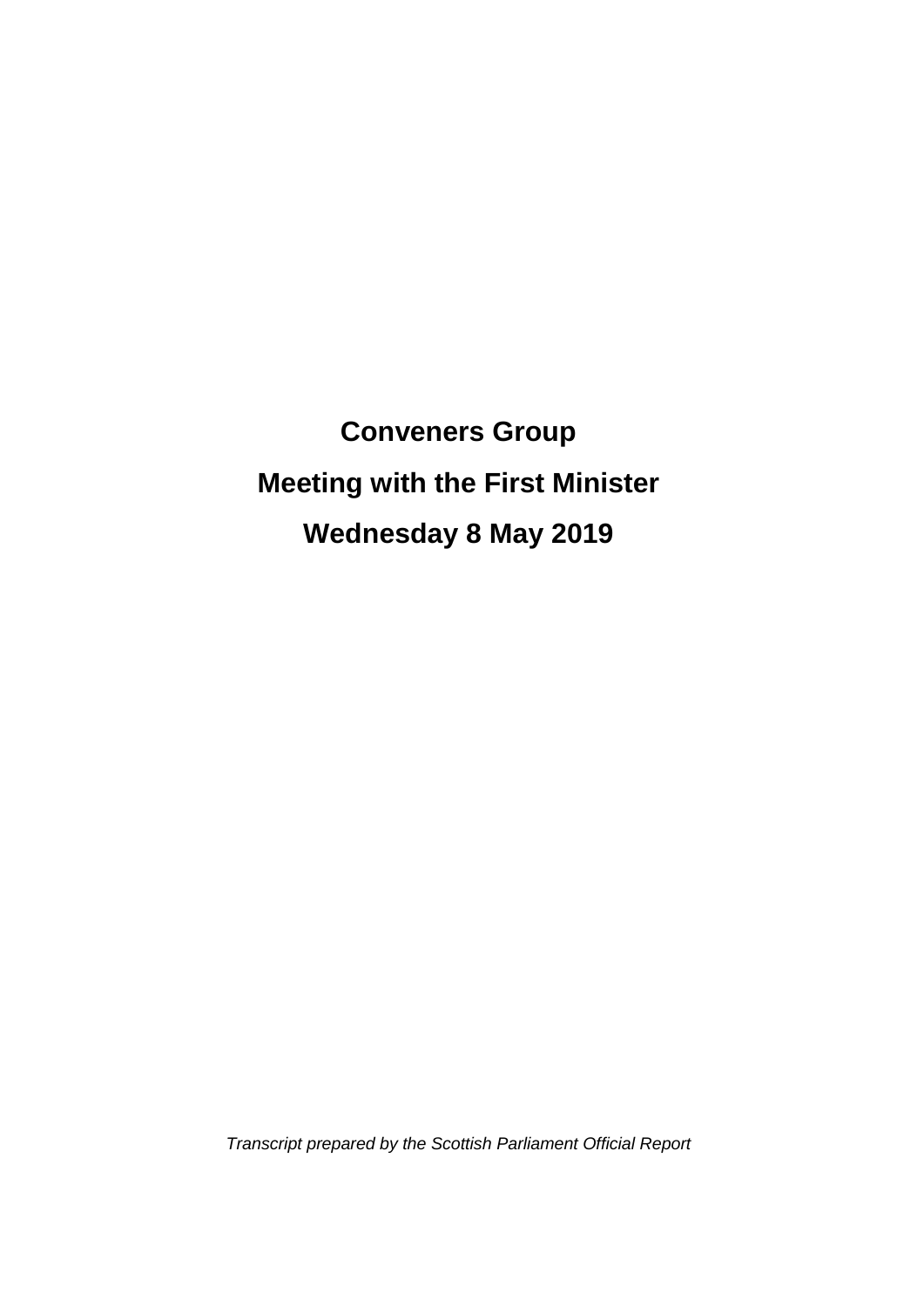# **Conveners Group**

# Wednesday 8 May 2019

# **CONTENTS**

| Col. |
|------|
|      |
|      |
|      |
|      |
|      |
|      |
|      |
|      |
|      |
|      |
|      |
|      |
|      |
|      |
|      |
|      |
|      |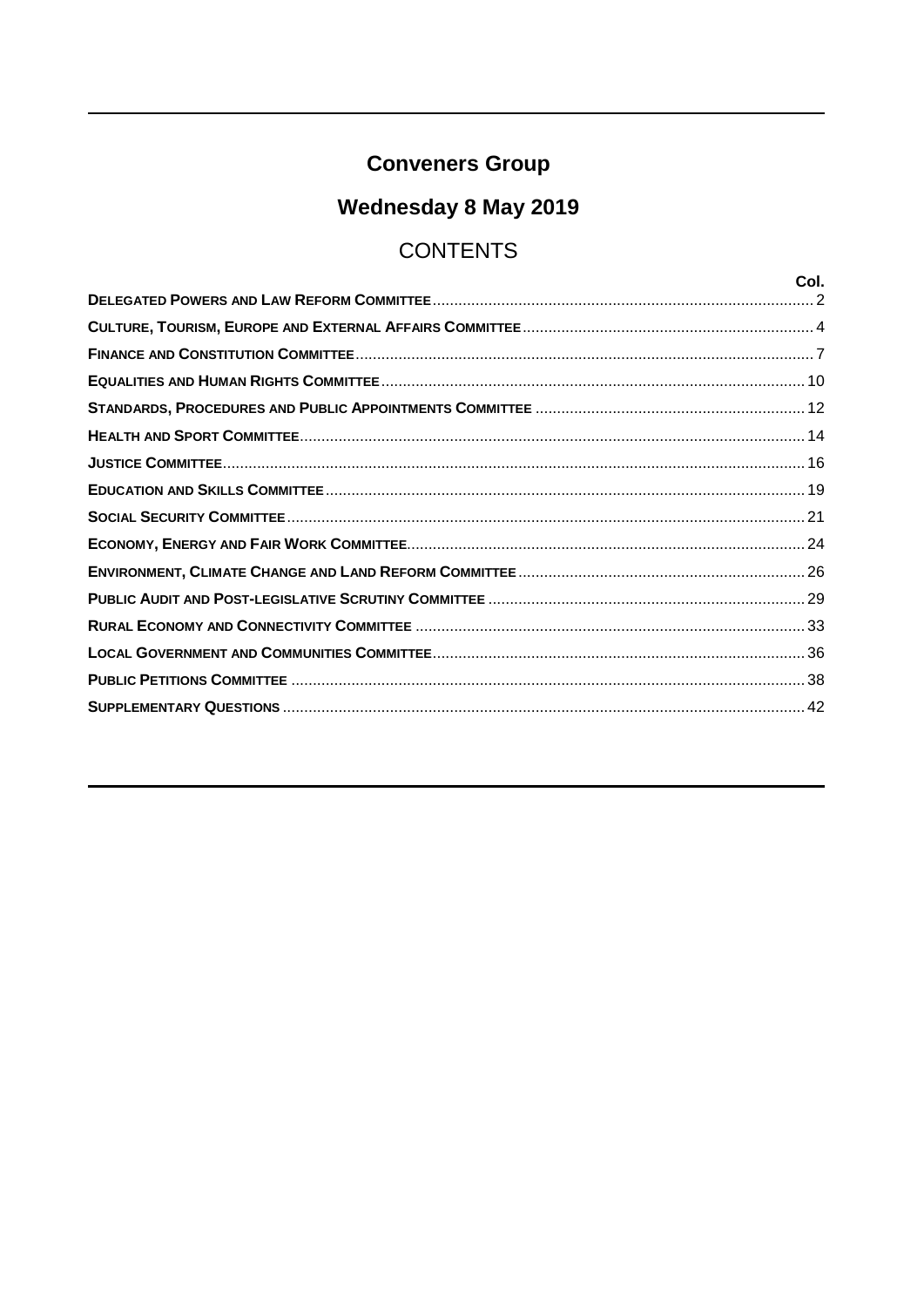# **CONVENERS GROUP**

#### **CONVENER**

\*The Deputy Presiding Officer (Christine Grahame)

#### **MEMBERS**

\*Clare Adamson (Convener, Education and Skills Committee)

- \*Bruce Crawford (Convener, Finance and Constitution Committee)
- \*Bob Doris (Convener, Social Security Committee)
- \*James Dornan (Convener, Local Government and Communities Committee)
- \*Bill Kidd (Convener, Standards, Procedures and Public Appointments Committee)
- \*Johann Lamont (Convener, Public Petitions Committee)
- \*Gordon Lindhurst (Convener, Economy, Energy and Fair Work Committee)
- \*Lewis Macdonald (Convener, Health and Sport Committee)
- \*Ruth Maguire (Convener, Equalities and Human Rights Committee)
- \*Jenny Marra (Convener, Public Audit and Post-legislative Scrutiny Committee)
- \*Gillian Martin (Convener, Environment, Climate Change and Land Reform Committee)
- \*Joan McAlpine (Convener, Culture, Tourism, Europe and External Affairs Committee)
- \*Margaret Mitchell (Convener, Justice Committee)
- \*Edward Mountain (Convener, Rural Economy and Connectivity Committee)
- \*Graham Simpson (Convener, Delegated Powers and Law Reform Committee)

\*attended

#### **THE FOLLOWING ALSO PARTICIPATED:**

The First Minister (Nicola Sturgeon)

#### **CLERK TO THE CONVENERS GROUP**

Susan Duffy (Clerk)

#### **LOCATION**

The Mary Fairfax Somerville Room (CR2)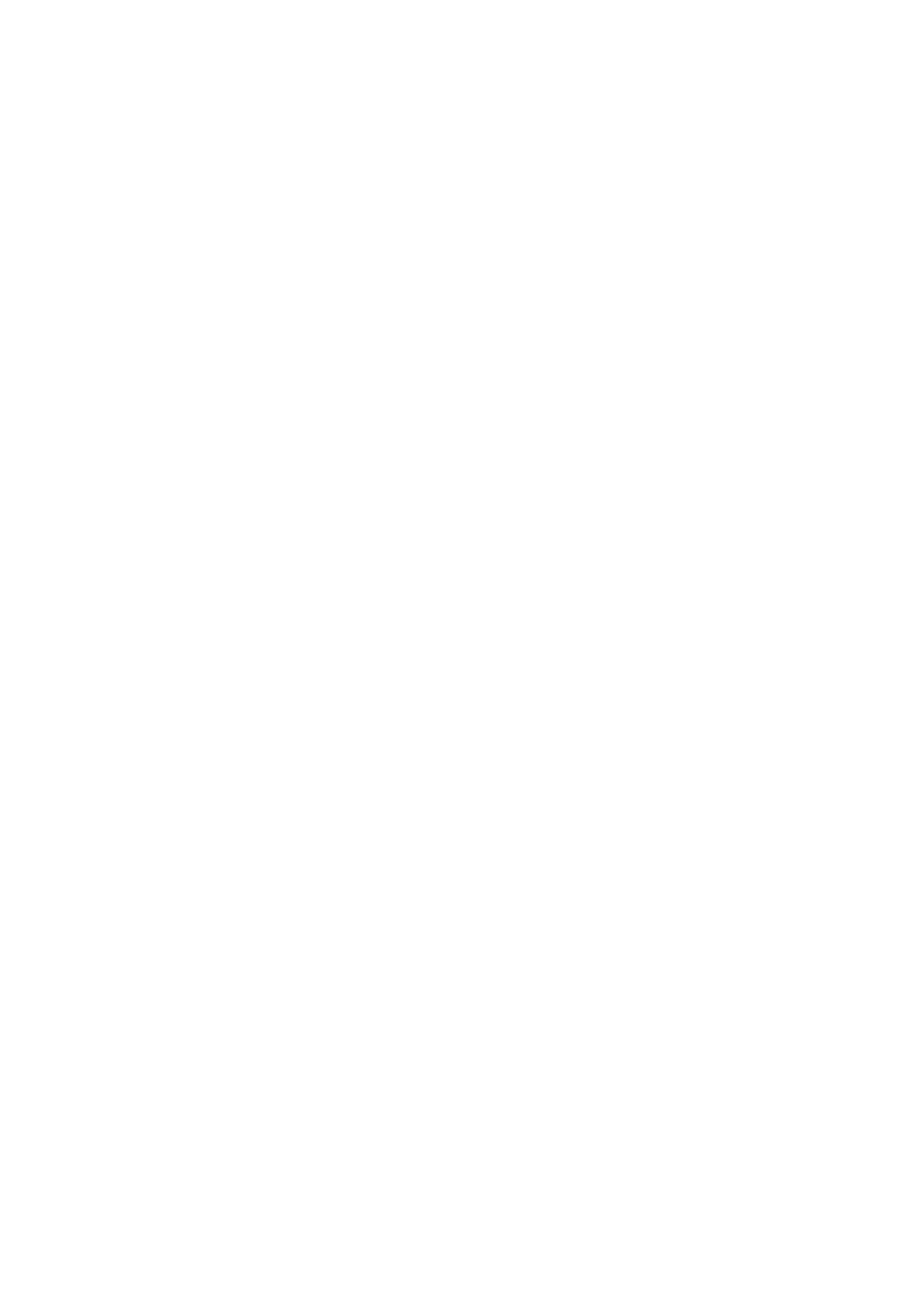# **Scottish Parliament**

### **Conveners Group**

*Wednesday 8 May 2019*

#### *[The Deputy Presiding Officer opened the meeting at 12:02]*

**The Deputy Presiding Officer (Christine Grahame):** I am pleased to be convening the sixth meeting in this session between the Conveners Group and the First Minister. I welcome the First Minister, as well as everyone who has come to watch this meeting, which gives conveners the opportunity to question the First Minister about the programme for government from the perspective of the Parliament's committees. We have up to two hours for today's meeting, and I propose to allocate around six minutes for the exchange on each convener's questions. Given that lots of questions cut across the remits of committees, if other conveners want to ask a supplementary question from the perspective of their committee following a particular exchange, they should indicate that to me. We have allowed extra time for those exchanges. I have about 20 minutes in hand for the initial exchange and any supplementary questions.

We need to finish around 1.55 pm at the latest, as chamber business starts at 2 pm. If we have time after each convener has asked their questions, I am quite happy for conveners to ask any other questions that they might have.

First Minister, do you wish to make any opening remarks?

**The First Minister (Nicola Sturgeon):** No; I am happy to move straight to questions.

**The Deputy Presiding Officer:** We have grouped the questions. The first grouping concerns Brexit and Brexit-related issues. Graham Simpson, from the DPLR Committee, will ask the first question. He will be followed by Joan McAlpine, from the—what's that?

**Susan Duffy (Clerk):** The Culture, Tourism—

**The Deputy Presiding Officer:** She has got all the names abbreviated in my notes. "CTEER"—I have no idea what that stands for. The culture, tourism and something else committee. There we are. You have to lead me by the nose in these things.

# <span id="page-4-0"></span>**Delegated Powers and Law Reform Committee**

12:04

**Graham Simpson (Convener, Delegated Powers and Law Reform Committee):** Good afternoon, First Minister. DPLR stands for delegated powers and law reform.

**The First Minister:** That is in my briefing.

**Graham Simpson:** We deal with every piece of legislation—they all come through our committee. We do not take political views on them. We are not a political committee; we are merely a technical committee. Obviously, we have a bit of a workload. I should say at the outset that I thank your Minister for Parliamentary Business and Veterans, Graeme Dey, for the level of communication that he has brought to the job. That has been useful, and I think that all conveners would agree with that.

By my reckoning—according to some correspondence that we have received from Mr Dey—12 Scottish Government bills are being introduced this year, seven of which are still to be introduced. Added to that, 17 bills are already on the go. That is quite a programme. On top of that, there is the bill that you announced recently that will deal with the framework for a Scottish independence referendum. In the chamber, I asked whether you thought that introducing that bill would have a knock-on effect on the other pieces of legislation. I will ask that question again because, in the chamber, your response was basically, "You will manage." I have no doubt that we will manage, but I am interested to see whether anything is going to give.

**The First Minister:** I begin by recognising the workload on all committees, and particularly on the Delegated Powers and Law Reform Committee. The standard workload has, obviously, been added to in recent times as a result of the impact of Brexit and the subordinate legislation that requires to be considered in that regard. I put on record my thanks to the committee for all of that. I am also pleased to hear that the communication between Graeme Dey and your committee is good and positive, as I hope it is for all committees.

As I said in the chamber, we anticipate that we will introduce the framework bill this month. We do not intend that to displace or delay any other bills. Obviously, Graeme Dey will continue to discuss the timing, sequencing and day-to-day management of bills with committee conveners as appropriate, but we do not propose that any other bill will have to slip because of that one.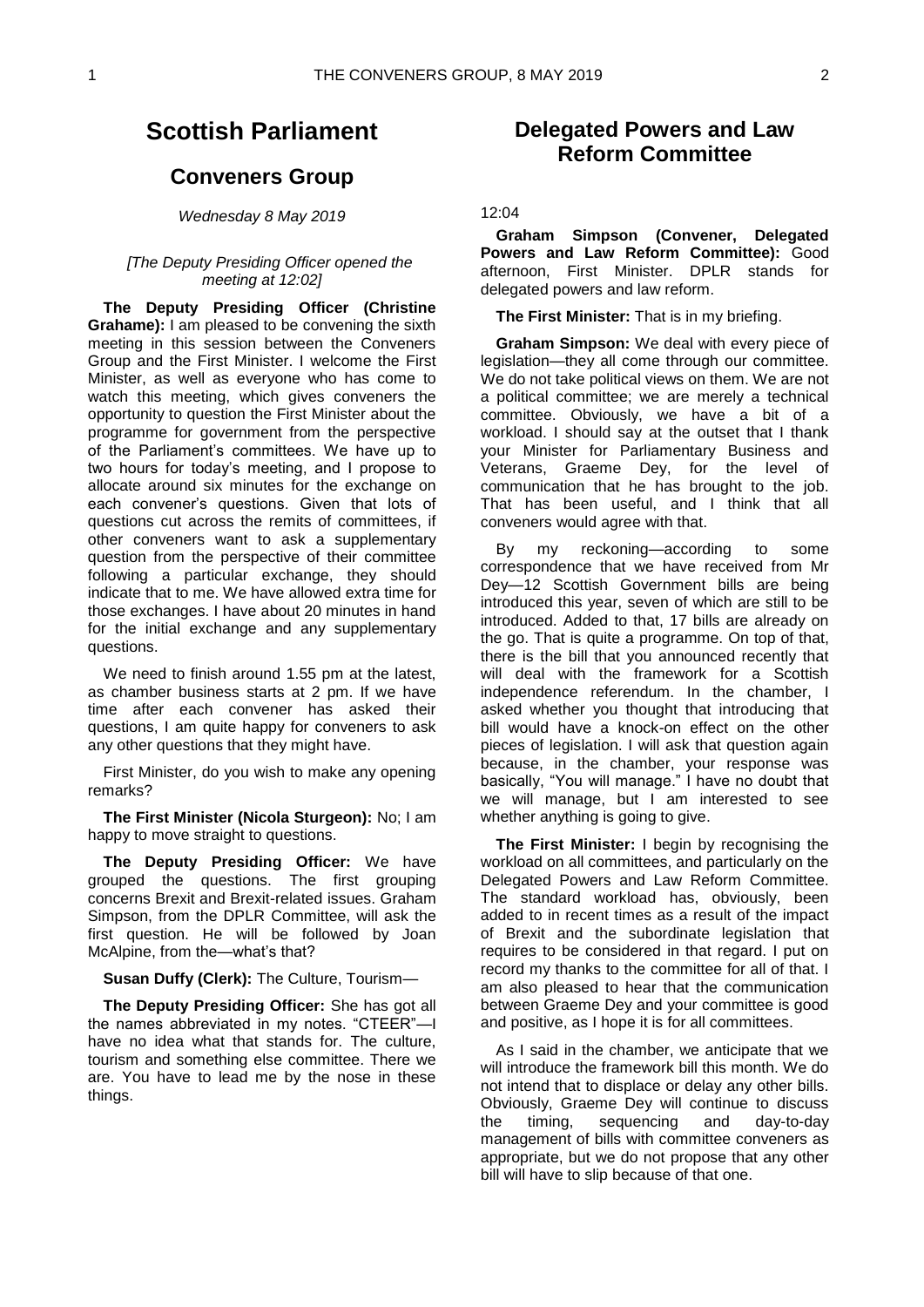**Graham Simpson:** Are you absolutely confident that that will not be the case, or is that just your wish?

**The First Minister:** I am confident that there is no requirement for any other part of the legislative programme to slip. Often, when I come before the Conveners Group, I hear concerns expressed about the legislative burden on committees—I have heard that in particular from the Justice Committee in recent years—and, from time to time, committees have expressed concern about the fact that that burden might have an impact on the non-legislative work. We take all of that into account. I make absolutely no apology for the fact that we have a full legislative programme. All the legislation is merited. We do not introduce legislation for no reason.

I am confident of what I have told you. With any legislative programme, changes happen during the year for a variety of circumstances—in the last period, those circumstances have largely involved Brexit. We need to ensure that that dialogue continues, so that committees and the Government have a mutual understanding of each other's needs and priorities and how we collectively manage those. However, as I said, I am confident of what I have just said to you.

**Graham Simpson:** And your plan is to launch that bill this month.

**The First Minister:** As members know, the preintroduction arrangements that have to be gone into with any bill will always have to be taken into account. However, as I said in the chamber two weeks ago, the plan is for this bill to be introduced in May. In the chamber, I said "next month" and that is the month that we are in now.

# <span id="page-5-0"></span>**Culture, Tourism, Europe and External Affairs Committee**

#### 12:08

**Joan McAlpine (Convener, Culture, Tourism, Europe and External Affairs Committee):** My committee has recently been taking evidence on the trade agreements that the United Kingdom Government has signed or is seeking to sign in order to replicate deals that Scotland already benefits from through membership of the European Union. Those are sometimes called rollover agreements, but my committee is aware that there is no such legal concept as the roll-over agreement and that some of the agreements that the UK Government has signed differ considerably in terms of coverage from the agreements that the EU already has. To what extent has the Scottish Government been involved in discussions with the UK Government on the content of the proposed agreements, prior to the UK Government formally signing them?

**The First Minister:** This is an important question that focuses on a particular aspect of Brexit planning. The context of this is that the UK Government is working through a trade agreement continuity programme in order to—to use the phrase that you used—roll over trade agreements that are currently in place between the EU and different countries that the UK will have to deal with

If the withdrawal agreement had been passed, the EU would have asked those countries to roll over the agreements but, in the absence of that, the UK is having a number of bilateral discussions. My information is that, of the 40 or so agreements that fall into that category, nine have been signed so far, so that is an on-going programme of work.

To go to the heart of your question—I will be as diplomatic as I possibly can be, and, obviously, I am known for my diplomacy—that issue is one of many aspects of Brexit planning where the involvement of and dialogue with the Scottish Government and devolved Administrations generally have been woefully inadequate. As you rightly say, there has always been an understanding that, in the process of trying to replicate those agreements, changes may be made to their scope or detailed content, and those changes may well impact on areas of devolved responsibility. My expectation, both for those agreements and for new trade agreements, if we have them in future, is that the Scottish Government and, probably more importantly, the Scottish Parliament will have a formal role in scrutinising, commenting on and influencing their detail. That is not unusual in other countries where there are devolved or federal arrangements.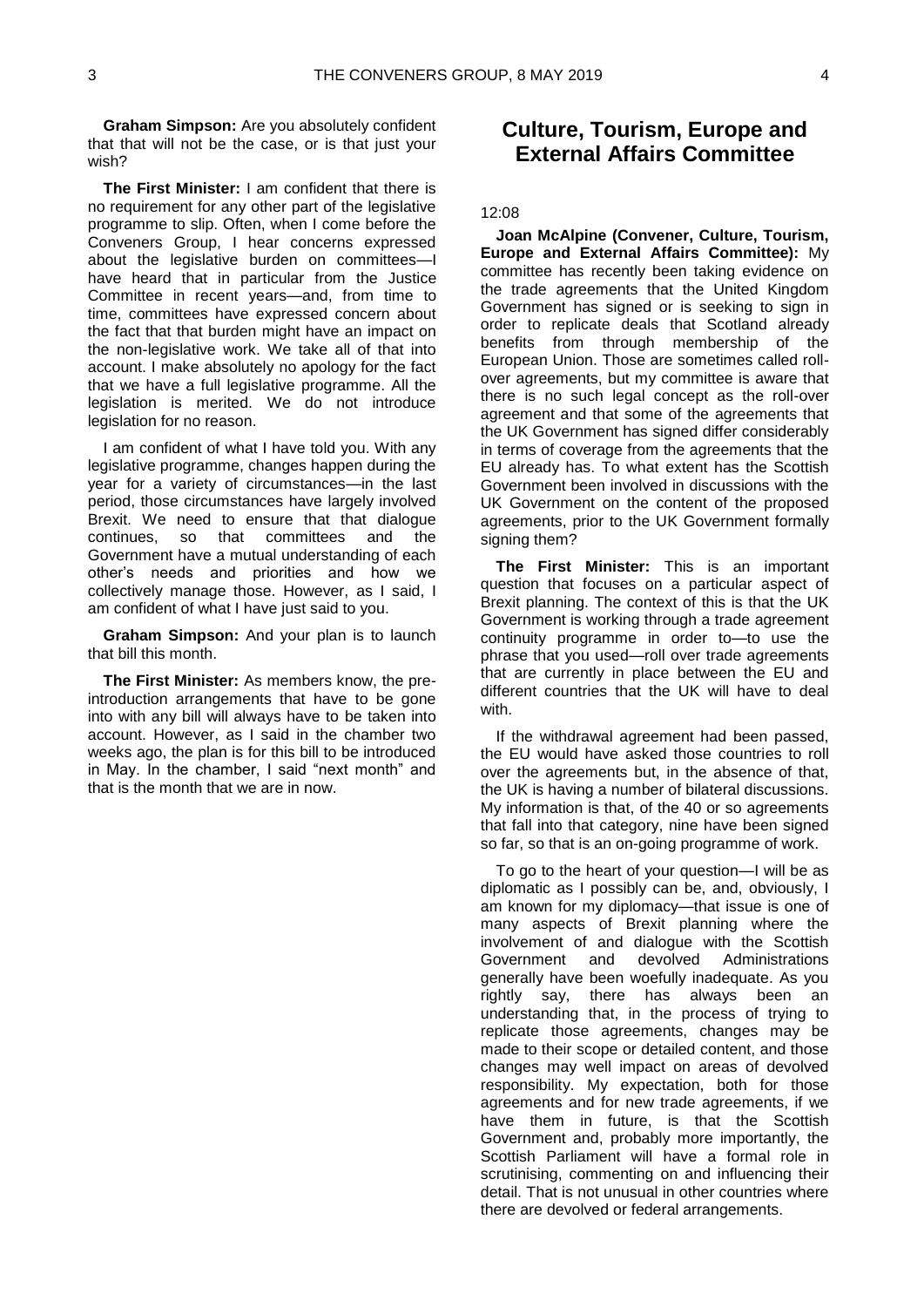That has not been the reality in the experience so far on the issue. Drafts of the agreements have not been shared with the Scottish Government and we have not had the opportunity to comment in detail. By and large, the involvement has been by way of updates from the UK Government. Often, those updates are given after the event, so the UK Government is telling us things that have already happened rather than giving us the opportunity to influence what will happen. That is one of many areas where the experience has been frustrating. Given the job of the Scottish Government and, if I may say so, the job of the Scottish Parliament and its committees to properly scrutinise work that has a big impact on our responsibilities, the situation has just not been what we would expect it to be.

**Joan McAlpine:** That answer reflects my committee's experience. In fact, my committee learned about the agreements only when they were passed to us by a House of Lords committee that had been given them by the UK Government. I believe that the House of Lords committee got them before the Scottish Government did. Clearly, there is a problem there.

My committee is aware that geographical indicators and state aid are areas of disagreement between the Scottish and UK Governments with regard to the extent to which those policy areas are devolved or reserved. Given the significance of those issues to devolved competences and Scottish interests more widely, can you provide us with an update on whether progress has been made? In particular, state aid impacts on our ability to provide Government support to vital infrastructure projects and Scottish companies, for example.

**The First Minister:** You rightly cite state aid and geographical indicators, and there are a number of other areas where there is not an alignment of view between the Scottish and UK Governments as to whether matters are devolved or reserved. In my view, those areas are either clearly devolved or they have such an impact on devolved responsibilities that the Scottish Government and Scottish Parliament should have a significant role in determining policy. Discussions on that are on-going. We have not reached final definitive conclusions on all those matters. There is frustration that our views on those matters are not being taken as seriously as they should be. Obviously, I do not speak for the Welsh Government and I would not try to do so but, in general, it would voice the same concern as I am voicing now.

The issue speaks to a wider and deeper concern that I have about the future, which I voiced in my statement to Parliament a couple of weeks ago. It is that, over the next period, for the

first time in the 20 years of this institution, there is a risk that devolution will go into reverse. That does not necessarily mean a wholesale removal of powers; it could be an interpretation of the Scotland Act 1998 and the reserved-devolved split so that, where there is any doubt, instead of there being almost a presumption that a kind of subsidiarity principle is in play—although I would not say that that has always worked perfectly or as we would have wanted it to—things will be interpreted as tightly as possible in order to say that they are reserved. We are already starting to detect that, and it will lead to creeping centralisation.

On trade deals in particular, the desire on the part of the UK Government to impose uniformity even in areas that are devolved—will fuel such an approach. That is a big concern for the Scottish Government and it should be a massive concern for the Scottish Parliament. When that approach is coupled with, as we have seen, the UK Government's willingness to override the consent of this Parliament, then, even before we get into debates about having greater powers or independence, lots of alarm bells should be ringing about the future of the current devolved settlement. That should be of concern to all members of this Parliament.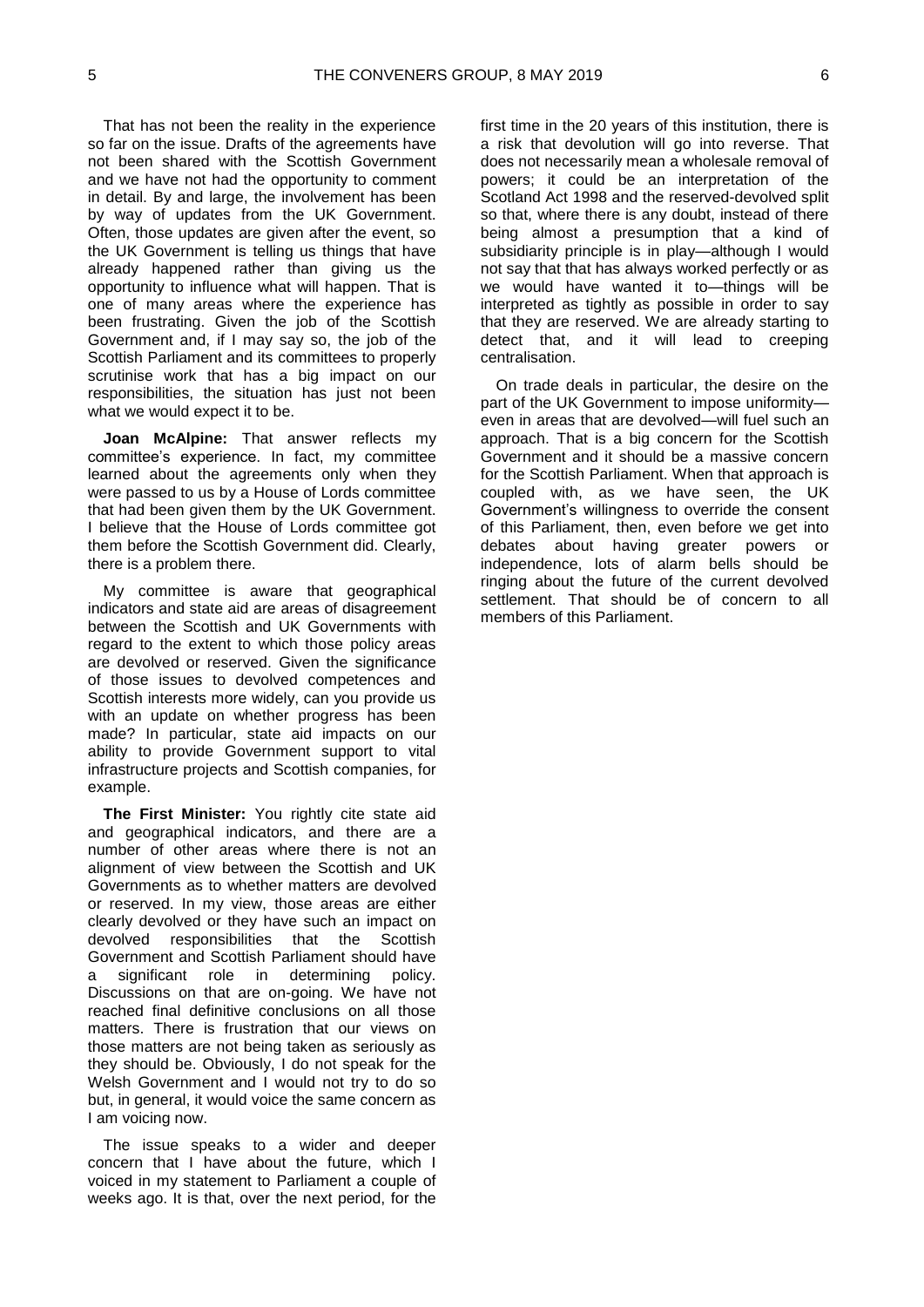# <span id="page-7-0"></span>**Finance and Constitution Committee**

#### 12:15

**Bruce Crawford (Convener, Finance and Constitution Committee):** My question is a follow-up to your opening exchange and your response to Joan McAlpine. As you know, the current devolution settlement that is set out in the Scotland Act 1998 is based on a clear distinction between reserved and non-reserved powers. Given Brexit, does the way in which devolution is set out in that legislation remain robust enough? Do there need to be changes?

**The First Minister:** There need to be substantial and fundamental changes. Again, I do not need to look into a crystal ball to answer that question, because we can draw on our experience of the past couple of years, which is irrespective of our differing views on the future of this Parliament.

The devolution settlement had stood the test of time. The Sewel convention, for example, had stood the test of time, but suddenly it no longer does. On the first substantive occasion in which the Scottish and UK Governments' views were opposed, the UK Government disregarded the convention and rode roughshod over the consent provisions of this Parliament. Another example is the situation with the European Union (Withdrawal) Act 2018, which was passed by the UK Parliament despite our refusal to consent to it. That legislation contains provisions that will reduce the competence of the Scottish Parliament. A lot of that was played out in the Supreme Court decision on our UK Withdrawal from the European Union (Legal Continuity) (Scotland) Bill.

We have also had instances in which the accepted financial arrangements that came about as a result of the fiscal framework have suddenly not counted for anything. There is the payment that the UK Government made to the Democratic Unionist Party, so that the DUP would be in coalition with it, to consider in that regard, too.

That is the experience. As I have just said to Joan McAlpine, all that should make us very wary about the future. Conventions such as the Sewel convention do not mean anything if the UK Government respects them only when it suits it to do so. The same is true of the financial arrangements that govern the budgetary situation. There is a need for a fundamental look at all that.

Again, I stress that I am not talking about the wider debates about having greater powers or independence for the Scottish Parliament—I am talking about how the current settlement works. In

my view, even before we get into those wider debates, that area is ripe for reform.

**Bruce Crawford:** At this morning's Finance and Constitution Committee meeting, we heard from Derek Mackay, the finance secretary, that he was minded to consider asking for the assignation of VAT to be delayed. In summary, that is due to the complexity and volatility of the assignation of VAT on the basis of estimates and not outturn data. He told us that there was a very real risk to the Scottish budget as a result of that complexity and volatility—it could potentially amount to many millions of pounds.

The finance secretary said that he was considering whether, given Brexit, the prospect of full devolution of VAT rather than the assignation of VAT might be a better option. Given that committee discussions can be a bit limited, will you say a bit more about the Scottish Government's position on that?

**The First Minister:** I am happy to. I know that the finance secretary was discussing that issue with the committee this morning. The Scottish Government is, very deliberately, thinking hard and carefully about the matter, and the committee's views will be helpful to us in reaching a final conclusion.

We want as many powers as possible to lie with the Scottish Parliament. The current proposal on VAT does not devolve any power over VAT to this Parliament—the decisions on the rates and the levels of VAT will remain reserved. The proposal is simply about assigning a proportion of the VAT revenues to the Scottish Government budget, with consequent reductions in the block grant funding.

The concern comes from the methodology that is being proposed. It was never intended that any real outturn data should guide the decision; it is based on estimates. In normal times, that would give rise to concerns, but in a time of such instability, largely because of Brexit, the Scottish Government's judgment is that proceeding on that basis could result in a significant hit to the Scottish budget. That is why we have been so open with the committee about the risk and about what the options are.

I stress that the issue is not about the Scottish Government not taking on or postponing a power; it is about a way of calculating the Scottish budget that has enormous risk attacked to it. Is it sensible to calculate the budget using the proposed methodology at a time when there is so much volatility in relation to some of the factors that drive the calculation?

Some of the opposition to the full devolution of powers over VAT resulted from European Union rules on the matter. However, if the UK leaves the European Union—although, obviously, I do not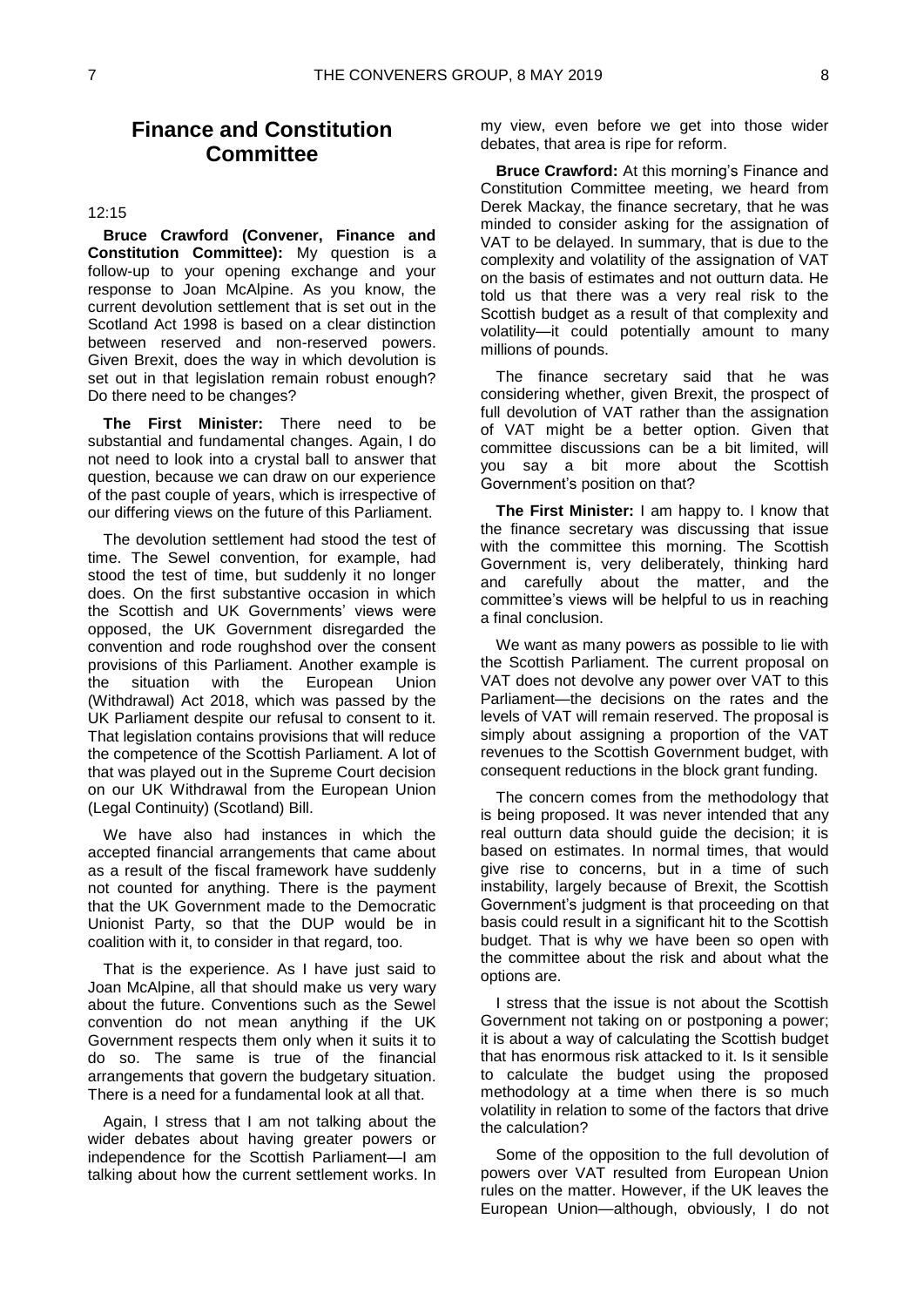want Brexit to happen—that will open up the discussion about whether, instead of a VAT assignment, we should have proper devolution of powers over VAT. We might want to discuss that matter in the period ahead.

We are being open and frank with the committee and the wider Parliament about our fundamental and profound concerns about the implications for the Scottish budget. We will listen carefully to the committee's views as we decide on the best way forward.

# <span id="page-8-0"></span>**Equalities and Human Rights Committee**

#### 12:21

**Ruth Maguire (Convener, Equalities and Human Rights Committee):** The UK Withdrawal from the European Union (Legal Continuity) (Scotland) Bill provided for the retention of the Charter of Fundamental Human Rights post-Brexit. Given that that is no longer possible as a consequence of the Supreme Court's ruling, what are you doing to ensure not just that human rights protections are maintained but that they continue to keep pace with those of the European Union?

**The First Minister:** We are determined to do everything within our power to ensure that there is no erosion of human rights protections as a result of Brexit. The advisory group that we asked to look at such issues recommended three principles, to which we have signed up and will adhere. First, there should be no regression; secondly, we should try to keep pace with new European developments; and, thirdly, Scotland should always seek to be a leader in human rights through the decisions that we take. Those are the principles that will guide what we do.

The fact that, as it stands, the EU Charter of Fundamental Human Rights will not be part of domestic law is a matter of concern, because such rights have an impact on each and every one of us. That is a concrete example of our power to enshrine something in law being taken away from the Parliament without our consent, which should add to our concern about the matter. In the light of the Supreme Court's decision, Mike Russell has had discussions with all parties about the future of the continuity bill. That has been made clear.

We will ask the new national human rights task force, whose establishment I announced in December, to consider how we best enshrine the principles and values of the EU charter in Scots law. That will help us to ensure that the importance of the charter is addressed in the new human rights framework that the advisory group has recommended. We remain committed to having the charter reflected in Scots law one way or another.

**Ruth Maguire:** Will you provide a little more clarification on the establishment, structure and membership of the task force? Do you have any other information that you can share with us?

**The First Minister:** Work is under way to establish the task force, which was one of the key recommendations that the advisory group made. We are making final decisions on structure and membership, and we will make announcements on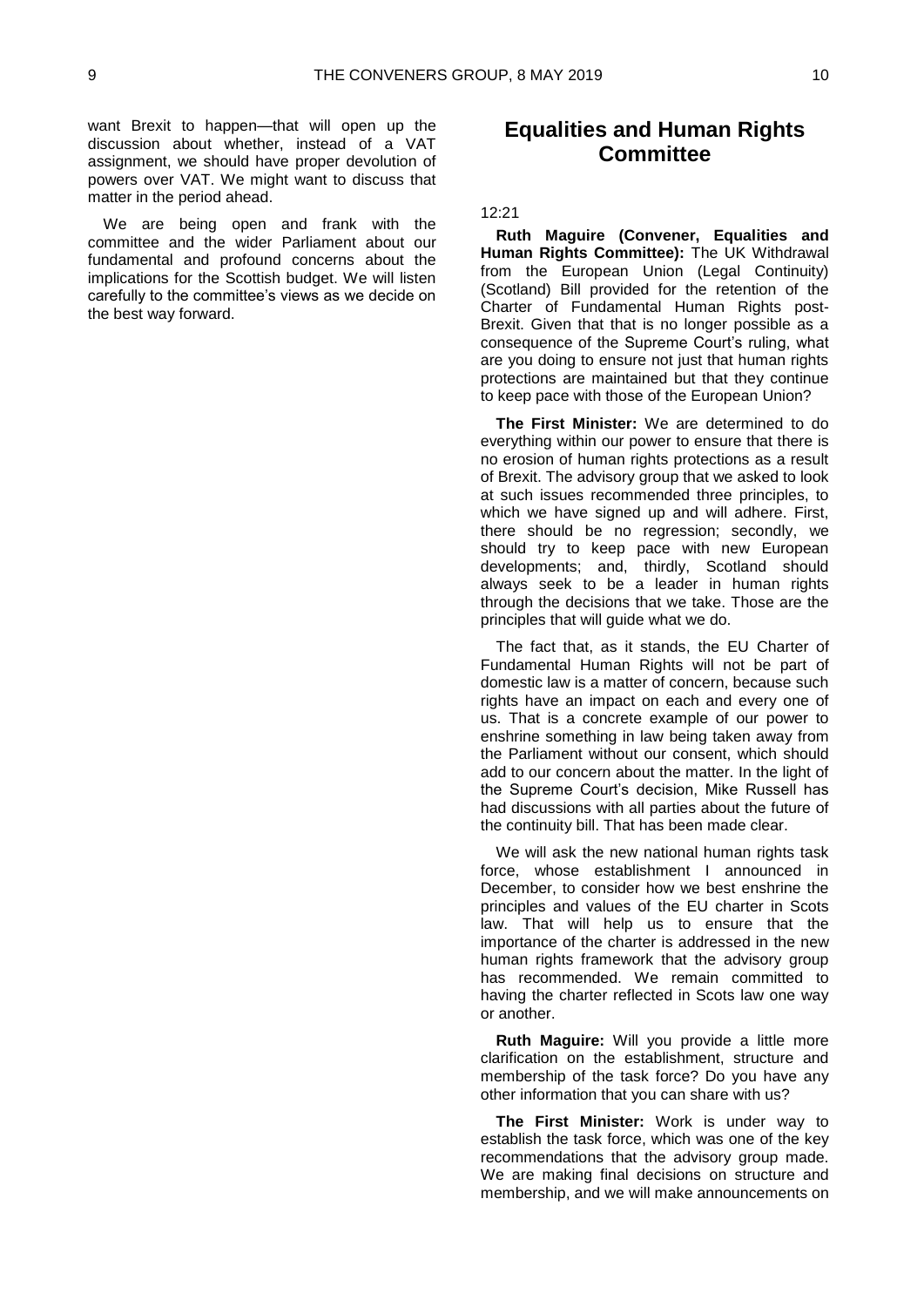those in, I hope, the fairly near future. We will keep Parliament fully up to date with developments as they take place.

We are very conscious that a number of the recommendations that the Equalities and Human Rights Committee has made—in relation to how we monitor our performance against international treaties, for example—are very similar to, or overlap with, the advisory group's recommendations. Therefore, it will be important, in the fullness of time, for there to be good dialogue and engagement between the committee and the task force, so it is important that we think through all the issues properly at this stage.

**Ruth Maguire:** Finally, and staying on the subject of human rights, I would welcome hearing your views on how such rights could be more clearly articulated in the budget process. Embedding human rights at the policy formulation stage is important for giving people positive outcomes in their lives. What work is being undertaken in that area, and how do you see human rights interacting with equalities in the budget and its associated tools?

**The First Minister:** I am very committed to seeing equalities and a human rights approach being firmly embedded in our policy making and our budgetary decisions, otherwise we will not achieve what we want to do.

The Scottish Government's outcomes-based approach, which is encapsulated in the national performance framework, is key to that and also underpins the budget process. The equality budget advisory group plays a key role, has been involved in shaping the budget process for a number of years and is currently developing mechanisms to integrate human rights analysis alongside equality considerations. The Scottish Human Rights Commission is represented on that advisory group, and I know that there was a recent meeting of the Parliament's Equalities and Human Rights Committee, the advisory group and the commission to explore the practical challenges that must now be addressed. There has been broad agreement, but the challenge now is to ensure that the practical arrangements support that and lead to the outcomes that we want to see. The work of the committee that you convene is crucial to getting that process right.

# <span id="page-9-0"></span>**Standards, Procedures and Public Appointments Committee**

12:26

**Bill Kidd (Convener, Standards, Procedures and Public Appointments Committee):** Is the microphone turned on?

**The Deputy Presiding Officer:** I certainly hope so. Are you turned on?

**Bruce Crawford:** He has just turned it off.

**The Deputy Presiding Officer:** You have just turned it off. So much for procedures. [*Laughter*.]

**Bill Kidd:** The Standards, Procedures and Public Appointment Committee will consider the proposed electoral franchise bill when it is introduced. The Scottish Government's programme for government states that the proposed bill

"will include provisions to extend the franchise for Scottish Parliament and Local Government elections to protect the franchise for EU citizens."

To whom do you plan to extend the franchise and how will that be done?

**The First Minister:** As I hope has been clear, the Scottish Government is determined to protect the position and the franchise of EU citizens who are in Scotland just now. I will try to put in simple terms what the electoral franchise bill will do in that regard. Right now, only British, qualifying Commonwealth, Irish and EU citizens who are resident in Scotland can vote in Scottish Parliament and local government elections. The bill proposes that the franchise for devolved elections—the only ones for which we have the power to legislate—should be open to everyone who is legally resident in Scotland, regardless of which country they come from. That will certainly help to protect EU citizens' right to vote, but it will also help to broaden the right to vote to some extent. It will mean that citizens of all countries, provided that they are legally resident in Scotland, will be able to vote in Scottish Parliament and local government elections and will be able to register to vote in the usual way.

**Bill Kidd:** We do not know what will happen on Brexit—the situation seems to change from day to day—but once it has been agreed, do you hope to be able to provide more comfort for citizens who live here in Scotland but originate from EU countries, so that we can ensure that the franchise is as wide and legitimate as possible?

**The First Minister:** We can give that comfort now, as far as devolved elections are concerned. That is not the only aim of the electoral franchise bill, but it is one. We are not in direct control of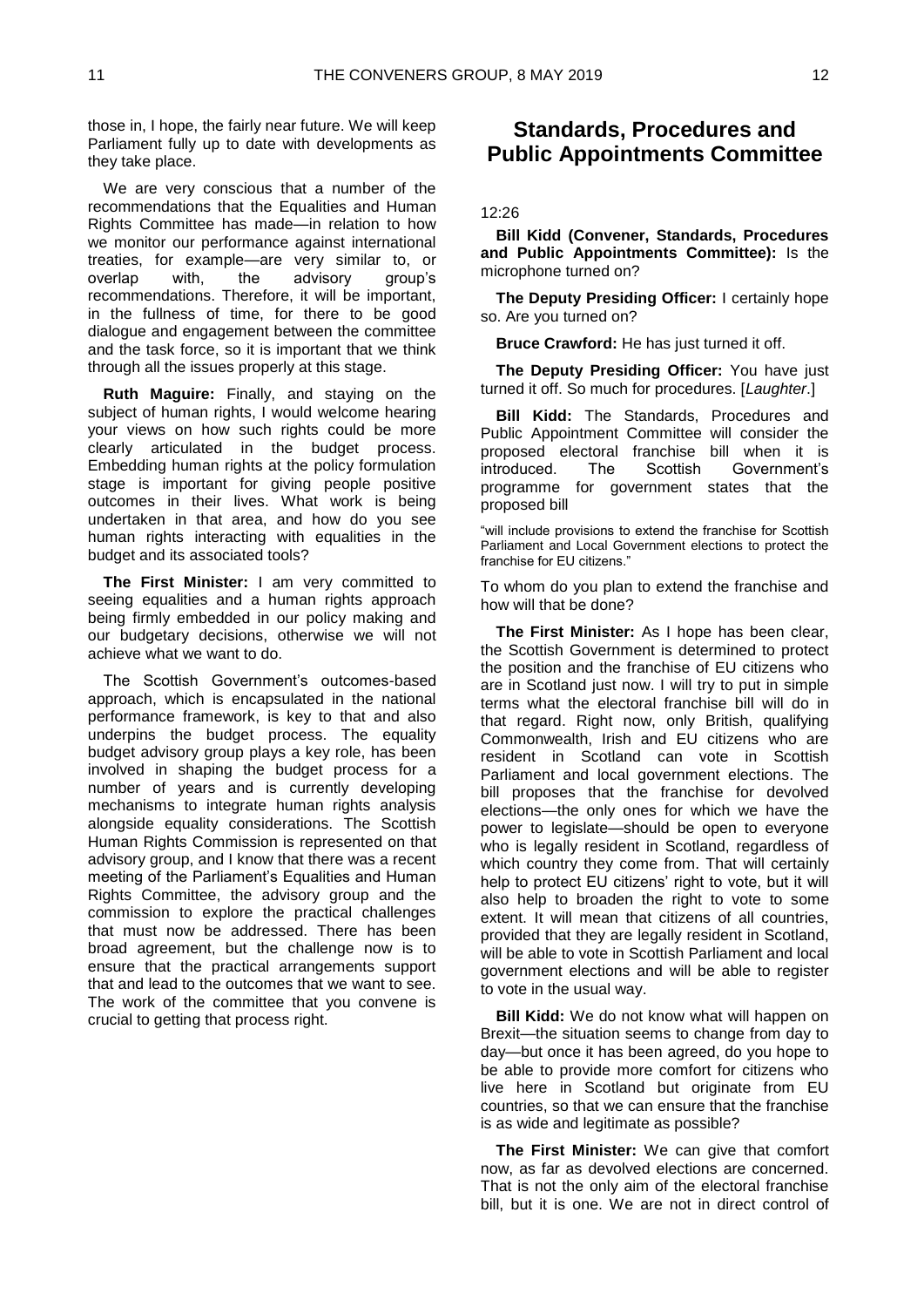elections that remain the responsibility of the UK Government, but I certainly hope that it will take similar action.

More generally, I still think that the way in which EU citizens are being treated is appalling. The Scottish Government was one of many different groups that argued for the fee for settled status to be dropped. I am glad that it was, but for EU citizens, many of whom have seen Scotland and the UK as their home for many years, to be forced to go through any kind of bureaucratic process is a retrograde step.

#### 12:30

All of that, of course, is compounded by the fact that it is not just a good thing in principle that we attract people from other countries to come and live here, as well as encouraging Scottish people, particularly young people, to experience Europe and the world; Scotland has a driving imperative to continue to attract people to come here because of our demographics. The population statistics that were published last week or the week before underline that. I think that this is a matter of regret in principle but also for practical reasons.

**Bill Kidd:** I think that that gives a lot of comfort. Thank you, First Minister.

**The Deputy Presiding Officer:** The next two questions are budget related. They will be asked by Lewis Macdonald, convener of the Health and Sport Committee, and Margaret Mitchell.

## <span id="page-10-0"></span>**Health and Sport Committee**

#### 12:30

**Lewis Macdonald (Convener, Health and Sport Committee):** The Government published the medium-term financial framework for health and social care a few months ago, setting out the financial picture across Scotland and, looking towards 2024, indicating that there will be a need to save £1.7 billion over that period within the budget. In its pre-budget report for the current year, the Health and Sport Committee asked how that would apply at health board level, and the Government's response was that work was being done with health boards to look at medium and longer-term financial planning both for individual boards and on a regional level. What progress has been made with that work? Will the regional and local medium-term financial plans be made public?

**The First Minister:** First, I should say that, as I think you know and everybody knows, the medium-term financial plan for the national health service exists in the context of rising health budgets. We made a commitment to increase the health budget by £2 billion over the current session of Parliament, and we have seen increases year on year. Health spending is now at record levels, and that is right. However, none of that is to say that life is easy for those who manage budgets in the health service—it is not.

The savings targets are about greater efficiency in our health service, and they are also about spending money better. The integration of health and social care is an example. It is about delivering better care, but it is also about using health resources better.

The work is on-going with health boards. Jeane Freeman has announced the change to how we deal with health boards in terms of annual budgeting—having three-year budget planning and allowing health boards to carry forward the variance will give health boards a lot more flexibility.

On your question about whether the plans will be made public, we have given a commitment to be transparent about all of this. I know that your committee is now given much more regular information—if it is not quite real time, it is more real time—on health boards' spend against budgeted estimates. We will be very happy and keen to share that information with the Health and Sport Committee and with Parliament more widely.

**Lewis Macdonald:** My next question is on the brokerage system—in other words, the system of Government loans to health boards that are unable to balance their books year by year. The latest figure, which is from the end of February,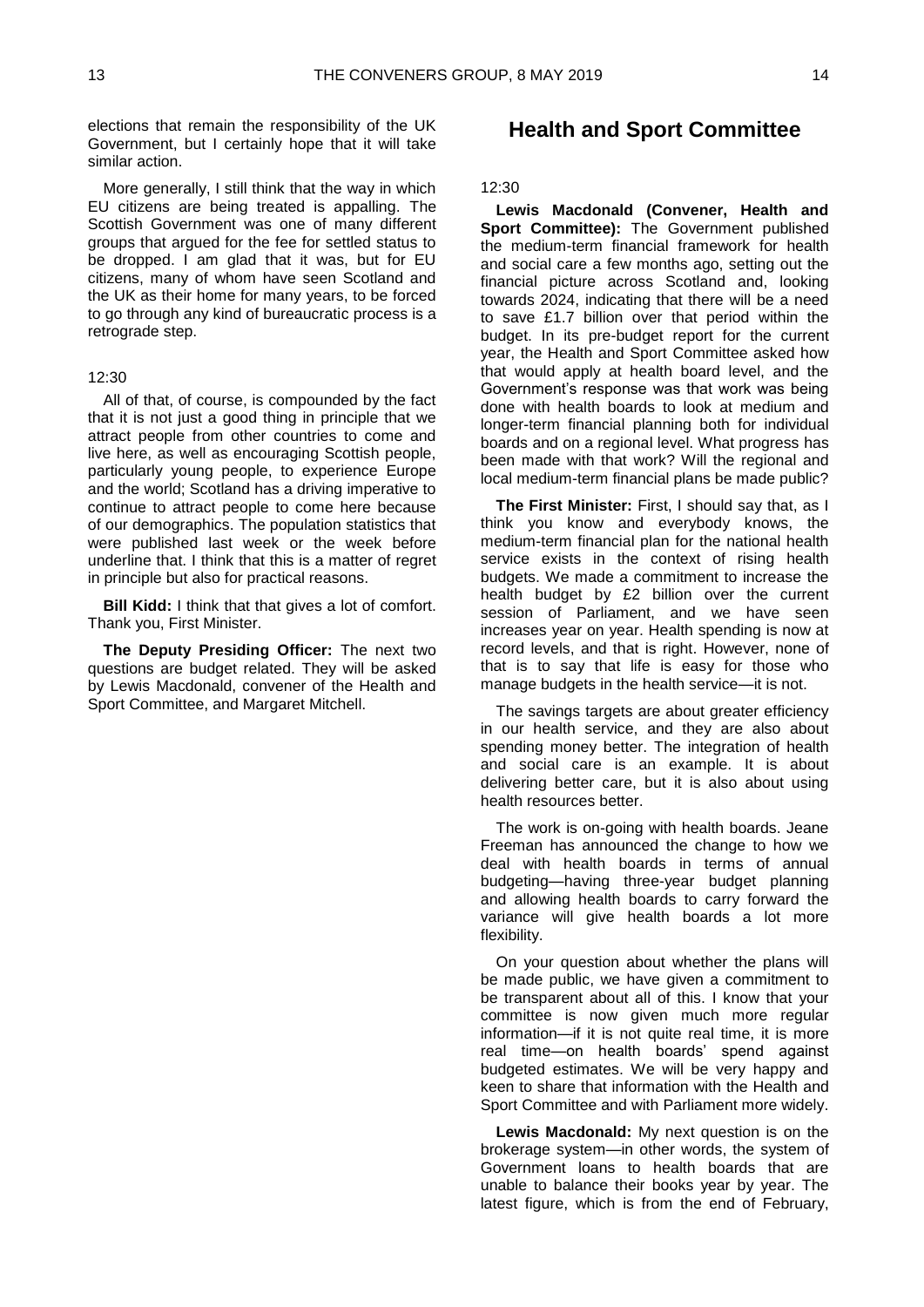suggests that there was £70 million of brokerage for the financial year 2018-19. Is it possible to say yet what the final tally of brokerage for that financial year will be? Also, is the Government confident that the boards that received brokerage in that year will be able to balance their books over the three years, as is now required?

**The First Minister:** I do not think that I have that figure. I will check whether it is available yet, and if it is, I will make sure that you get it. It may be that it is not available yet given the end-of-year processes that are involved.

We know that four NHS boards required brokerage in 2018-19: NHS Ayrshire and Arran, NHS Borders, NHS Highland and NHS Tayside. We expect health boards to manage their budgets within the three-year cycle and they can utilise the financial flexibility of a 1 per cent under or overspend provided that they deliver overall breakeven by 2022. A couple of boards have already indicated plans to use the flexibility in the current financial year, 2019-20.

Obviously, we will continue to work closely with health boards in relation to their financial planning and performance against it. In some ways, brokerage is seen as negative, and I can understand why that is the case. We had brokerage for certain health boards when I was health secretary and, in some respects, I see it as positive, because it shows the relationship that we have between health boards and Government in Scotland. We seek to help health boards manage their finances so that there is no impact on patient care. Although the new arrangements put that on a slightly different footing, that close dialogue and relationship will continue to be important.

**Lewis Macdonald:** We still await the final budget plans for each of our integration authorities for the coming financial year. Are those plans complete and can that information now be made public?

**The First Minister:** The information will be made public as soon as it can be. We are continuing to step up efforts to ensure that the aims of integration, which everybody supports, are properly translated into the positive changes that communities and patients need. The ministerial strategic group for health and community care, which has been instrumental in helping to guide that process, published its final report in February. Collectively, integration authorities are now responsible for managing almost £9 billion, so the area is an increasingly important part of overall budgeting in our health service. Therefore, transparency and the need for your committee and Parliament generally to understand that budget are as important as they are with the whole health budget.

# **Justice Committee**

#### <span id="page-11-0"></span>12:36

**Margaret Mitchell (Convener, Justice Committee):** In the Justice Committee's stage 1 reports on the Domestic Abuse (Scotland) Bill and the Management of Offenders (Scotland) Bill, the committee unanimously agreed that there was a need for those bills to be implemented effectively and with appropriate resources. The former Cabinet Secretary for Justice agreed to look at the financial support necessary to ensure that the legislation on domestic abuse and coercive and controlling behaviour is effectively resourced and implemented, and the current cabinet secretary acknowledged that the roll-out of home detention curfew under the Management of Offenders (Scotland) Bill will not work without the necessary resources. Despite that, the Scottish Government's 2019-20 budget contains a realterms cut for criminal justice social work, a realterms cut in funding for electronic monitoring and a 50 per cent cut in the budget for intensive support packages. Does the First Minister accept that her Government's decision not to back policies with the necessary resources not only undermines the policy objectives of those important bills but, more worryingly still, seriously undermines the Parliament's scrutiny process?

**The First Minister:** I do not accept that. There are always on-going discussions with committees and the different agencies that will be involved in relation to any bill. For example, with the Domestic Abuse (Scotland) Bill, which is now a flagship piece of legislation of which I think everyone in the Parliament is proud, resources were made available for awareness raising and training. With Humza Yousaf, I visited a Scottish Women's Aid centre in the east end of Glasgow just before that legislation took effect to see for myself the work that Scottish Women's Aid was leading on the issue.

We want all bills to be implemented effectively. Every bill comes with a financial memorandum, and committees carry out a lot of scrutiny of those financial memorandums. As we go through our budgetary process year in and year out, we keep those things under review.

On the Management of Offenders (Scotland) Bill, there is a lot to suggest that we are making strides in the right direction in terms of performance. That is about prevention and trying to use community sentences to keep offenders out of prison where that is appropriate and unless they need to be in prison. The prison population remains very high, so we need to continue to do that work and ensure that we spend resource there.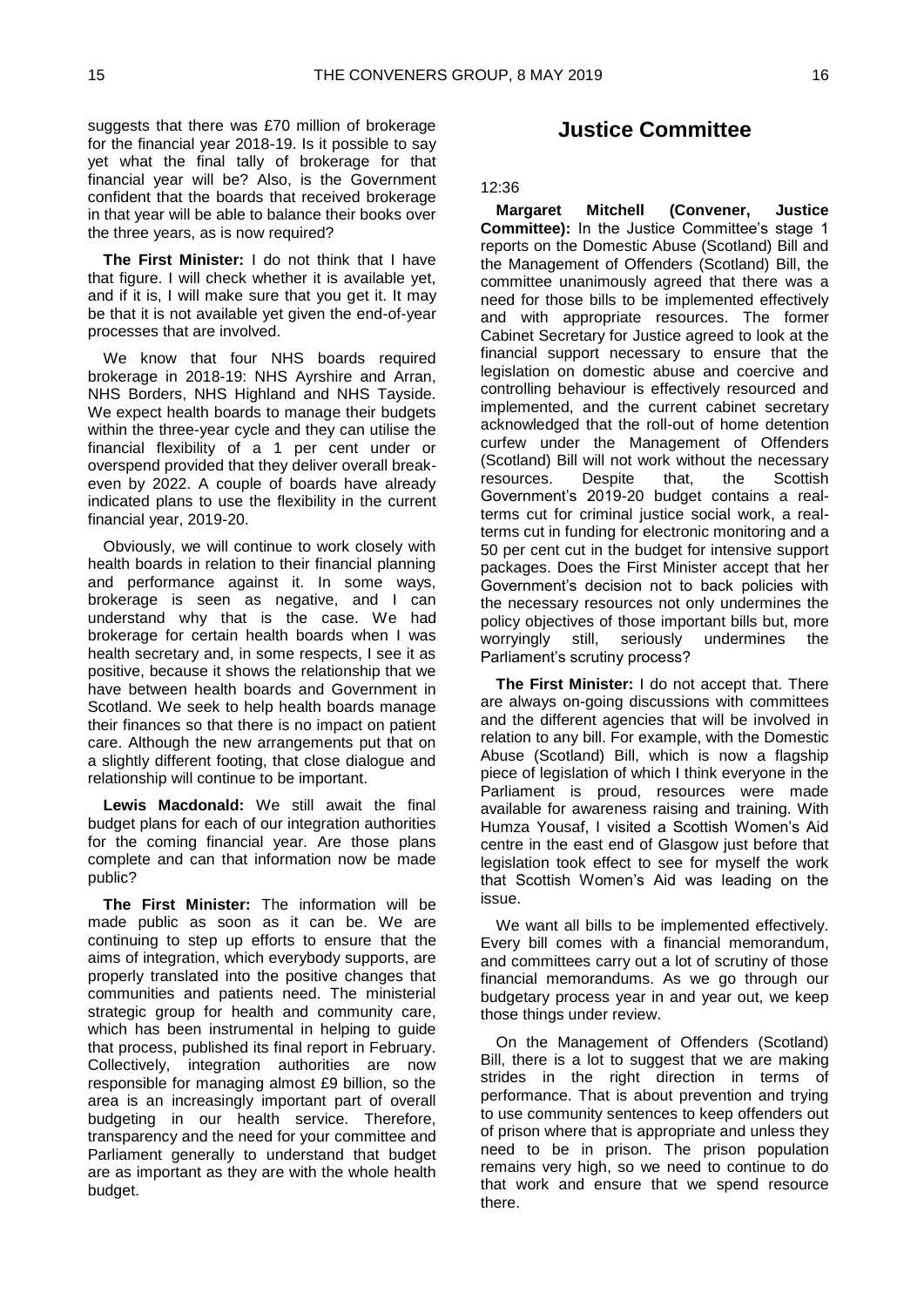We will look to make those decisions. I do not need to tell anybody round this table that budgetary decisions year on year are incredibly difficult. We work hard to protect the budgets that Parliament collectively thinks are important. The reason why we have taken some of the tax decisions that we have taken, which I know have not been supported by everybody in the Parliament, has been to protect the budgets that are important, and that is what we will continue to do.

**Margaret Mitchell:** Awareness training is one thing, but it is fundamental to the implementation of both bills that criminal justice social work is adequately resourced.

I turn to the lack of capital funding available to the police, which means that ageing policing vehicles are not being replaced and the estate is not being properly maintained. That has been well documented, with some press coverage ridiculing the situation. What does the First Minister intend to do to rectify that situation and ensure that the police have the necessary resources that they require—and deserve—to enforce the law and protect the public?

**The First Minister:** In the budget for this financial year, the Scottish Police Authority's capital budget increased by 52 per cent. Therefore, the first thing that we are doing is to increase the budget that the police have available to them. That increase is to support further improvements to police information and communications technology, including improved mobile technology.

Since 2015, Police Scotland has invested more than £21 million in capital investment in its estate and £28 million in revenue spend on planned maintenance and repair. Police Scotland is clear that its fleet maintenance team does a good job more than 96 per cent of its fleet is on the road.

We will continue to work closely with the Scottish Police Authority and Police Scotland to look at their future capital requirements. I do not have every budget line in front of me, but I hazard a guess that not every budget went up by 52 per cent this year. That is a recognition of the need to ensure that we invest in Police Scotland's capital requirements as well as protect the revenue budget—as we made a commitment to do for the entirety of this session of Parliament—which will deliver £100 million extra in revenue funding for the police over the period until 2020-21.

I am not trying to get political; these are not political sessions. However, Margaret Mitchell's party called for us not to take certain tax decisions, which would have removed £600 million from the Scottish budget. These are difficult decisions.

What I have just said shows that we are putting money where we consider the priorities lie.

**Margaret Mitchell:** Unfortunately, the response that the First Minister has just given seems to suggest "What crisis?" On a daily basis, the Scottish Police Federation is saying that the police do not have the resources, that police vehicles are not up to scratch and that police are having to close some of their estate. Will she reconsider her response?

**The First Minister:** I have just said that we have substantially increased Police Scotland's capital budget and we will continue to discuss with the police their capital requirements. Our budget is not infinite. We have to make very difficult budgetary decisions because of the overall climate and the pressures on our budget—we know where they emanate from. We make those decisions and we stand by them. We discuss where the balance of those decisions lies with the police service, the health service and local authorities. If the UK Government agreed to refund the £125 million of VAT that was paid by the police between 2013 and 2018, the police would have more money at their disposal. Perhaps that is something that Margaret Mitchell can join us in asking it to do.

**Margaret Mitchell:** Only if the money is allocated to the police, First Minister.

**The First Minister:** I will make a deal with Margaret Mitchell now. If she persuades the Tory Government in Westminster to give us the money, I will agree to give it all to the police.

**The Deputy Presiding Officer:** I will move on. I am supposed to be chairing this meeting; sometimes I am and sometimes I am not.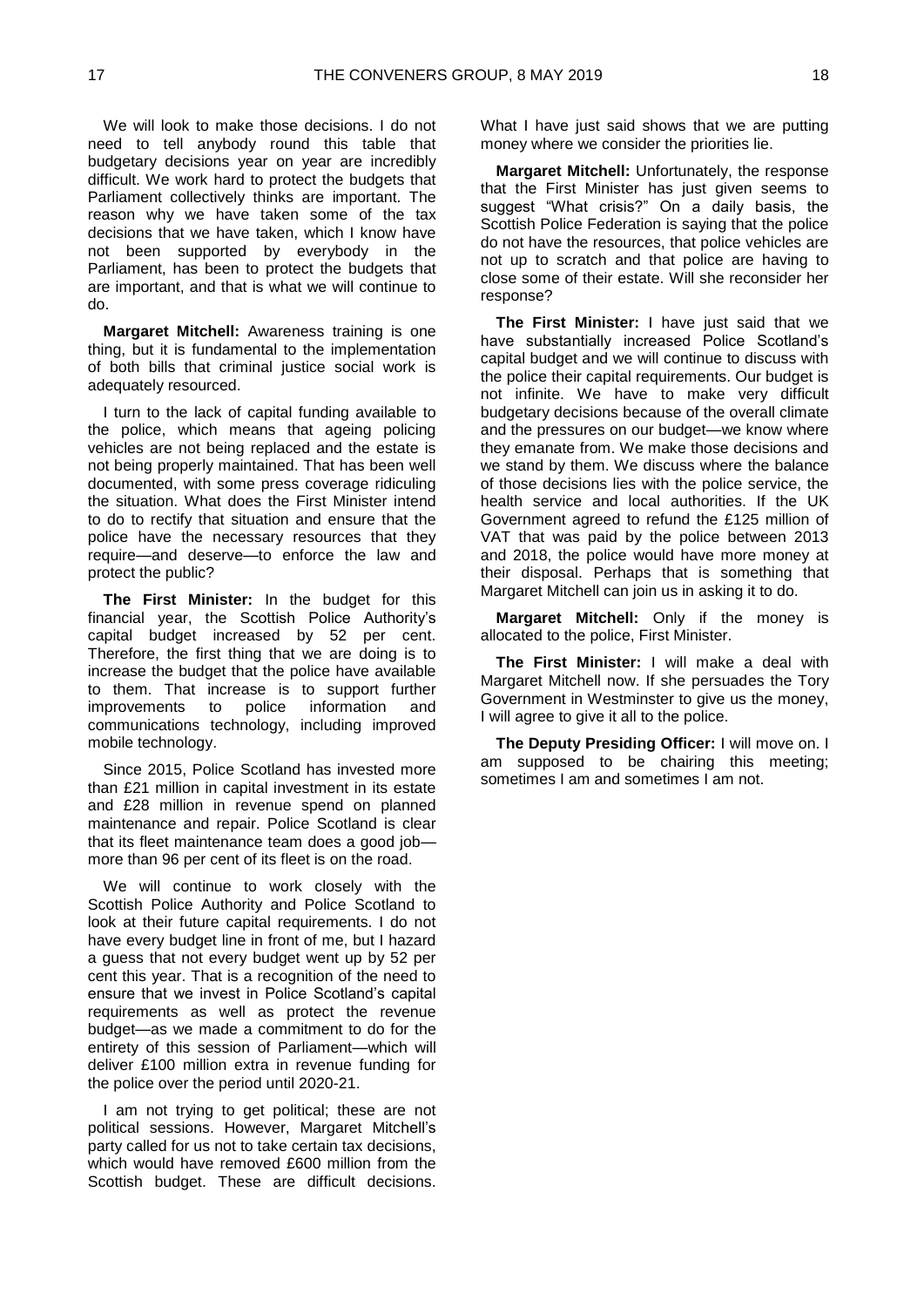# <span id="page-13-0"></span>**Education and Skills Committee**

#### 12:43

**Clare Adamson (Convener, Education and Skills Committee):** First Minister, the Government has, vociferously, made its commitment to the United Nations Convention on the Rights of the Child and has said that it wants the convention to be embedded in civic life and legislation in Scotland.

One of the areas of concern for the Education and Skills Committee has been the experience in our schools of young people with additional support needs. We have taken sometimes harrowing and sometimes disturbing evidence from families whom the current system seems to have failed or for whom it has been problematic. What difference will a rights-based approach to education make for those young people?

**The First Minister:** We will shortly publish a consultation on exactly how we will go about the incorporation of the UN convention. Our plan is for that legislation to be passed within this session of Parliament, and I think that there is very broadbased support for it. It is very complex, given that it ranges across almost all areas of responsibility, and there are complexities around the split between devolved and reserved responsibilities. I therefore do not underestimate the complexity of the exercise, but it is important.

#### 12:45

As for the impact of incorporation, it is really important that we see it as a way of making positive change where it is required. Anything like such a move will fail if all it does is result in court cases, with failures taken into the court process. However, the legislation provides a real opportunity, as a catalyst, to drive change across the whole area of our responsibilities.

With regard to additional support for learning, a rights-based approach is particularly important for any group in society that is more vulnerable than the population in general. Given the work of the Education and Skills Committee, you will know that we have been carrying out substantial work on additional support for learning. In March, we published for schools and local authorities a package of support for continued implementation of ASL. There was new guidance, and new research was published that gathered the views of children and parents on their experiences. All of that has been complemented by an Education Scotland training resource.

All of that work is important, and the education secretary has also committed to reviewing the implementation of additional support for learning, including the issue of where children learn. After all, we want children to learn in places that most suit their own needs and circumstances.

**Clare Adamson:** I absolutely agree that the last thing that we want is a series of court cases. However, according to evidence that the committee took from Professor Sheila Riddell, in some local authorities 35 per cent of children have been identified as having additional support needs, but less than 0.3 per cent of the total school population has a statutory co-ordinated support plan. She said:

"Unless parents and children have the statutory support plan, they have no means of challenging local authority provision or of making use of the tribunal, in many cases."—[*Official Report*, *Education and Skills Committee*, 27 February 2019; c 3.]

At the same meeting, May Dunsmuir of the First-tier Tribunal for Scotland said that some of the most successful cases at tribunal had received advocacy support provided by the Scottish Government. Obviously, we want the situation to improve, but how do you see parents, carers and young people being educated in the use of advocacy to ensure that they are aware of their rights and how to exercise them?

**The First Minister:** I have, like everyone, experience in my constituency case load as well as experience in my role as health secretary of the power of advocacy, and I am a huge and very committed supporter of advocacy for those who often cannot make their voice heard without it. I am certainly not going to sit here and say that we get advocacy right in all areas of policy where it is appropriate, and we need to continue to look at how we better support it.

The evidence taken by your committee underlines the importance of a rights-based approach. You do not want people to have to rely on enforcing those rights, but having that approach in place is often what drives improvements. The ability to enforce rights is a safety net that people should always have.

As a brief final comment, I do not want to give the impression that we think that incorporation of the UN Convention on the Rights of the Child is some sort of magic solution that means that people suddenly do not have to do anything else. The processes that we have discussed are ongoing, and we have to continue to prioritise them as we do the work on incorporation.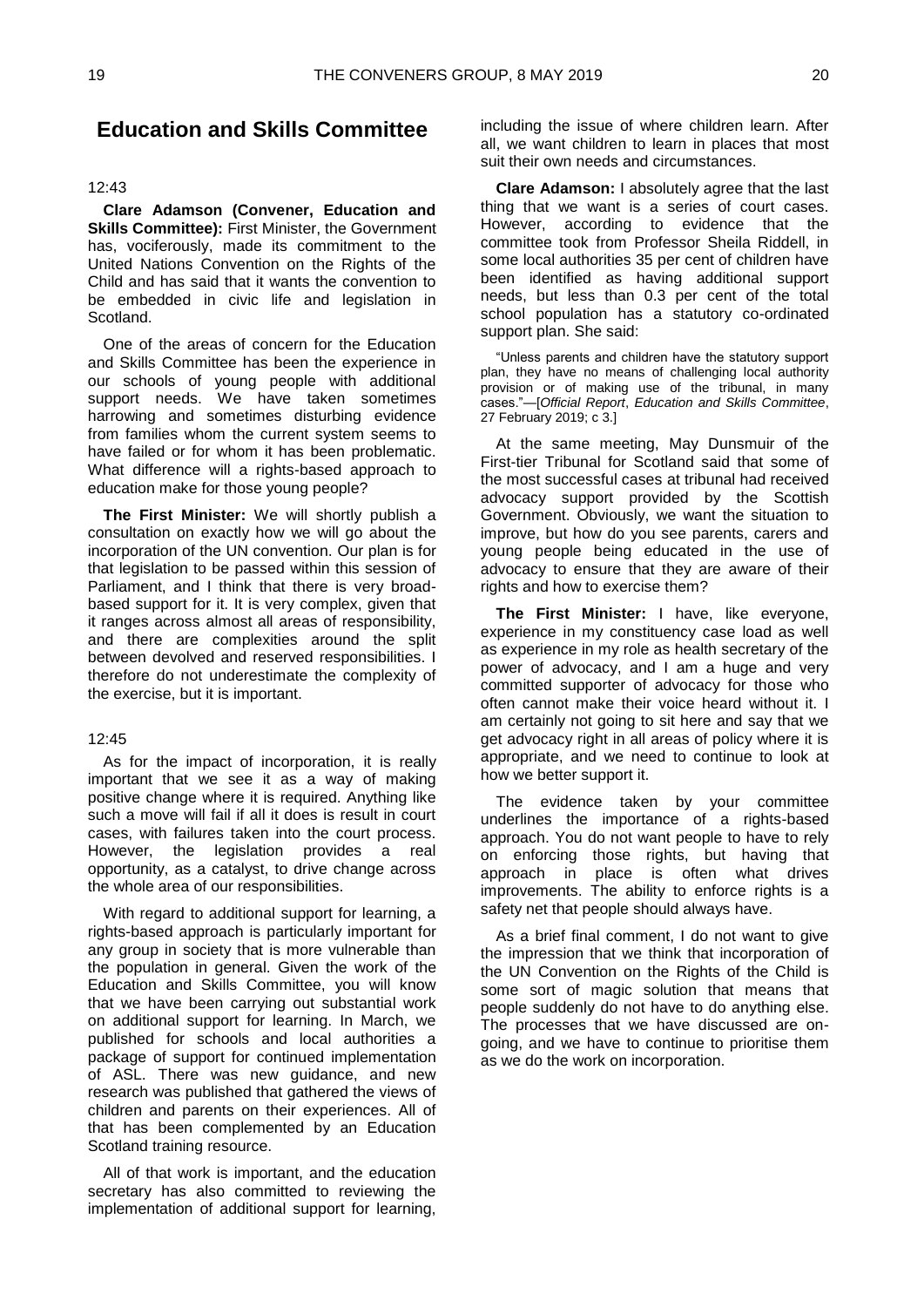# <span id="page-14-0"></span>**Social Security Committee**

#### $12.48$

**Bob Doris (Convener, Social Security Committee):** The Scottish Government will take on executive competence for all benefits being devolved to the Parliament on 1 April 2020, but I want to ask specifically about disability assistance. The cabinet secretary Shirley-Anne Somerville has pledged that no one will be subject to a Department for Work and Pensions face-to-face reassessment for disability benefits from early 2021, when the Scottish Government will launch new claims for our replacement for personal independence payments. That will require the DWP to identify Scottish PIP claimants who are approaching a PIP reassessment to ensure that they are transferred securely and timeously to the new Social Security Scotland system. First Minister, how confident are you that we are on track to achieve that and that any face-to-face assessment will be an assessment for Scottish disability assistance rather than a United Kingdom PIP reassessment?

**The First Minister:** First, let me reiterate the commitment that Shirley-Anne Somerville has given. Our intention is that, from that period in 2021 when we will take responsibility for new claimants, no individual who is already on the benefit and is coming up for a review or reassessment will have to undergo an assessment under the current arrangements.

Obviously, as with all aspects of the devolution of welfare benefits, we have to work very closely with the DWP. In many aspects, we depend on its doing certain things—that has been the case throughout. We are not taking a system wholesale and devolving it to Scotland; we are unpicking lots of the DWP's existing systems, and that makes things more complicated. Generally, although there will be frustrations and disagreements from time to time, we have a good working relationship with the DWP, and we are determined to ensure that the commitment that has been given will be delivered.

**Bob Doris:** One of the key aims of the new disability assistance assessments in Scotland is to ensure that disabled people are not needlessly called to face-to-face assessments to clear information that is available or to allow a pause for determination to be made. Can you provide information that suggests that that ambition will be realised? How many Scottish working-age disability assistance claimants do you expect will no longer be called to needless face-to-face reassessments or assessments?

**The First Minister:** I am not sure that I have that precise figure, but I can get it for you.

We do not want people to have to undergo faceto-face assessments that they do not need to undergo, and we do not want people to have to be assessed by private companies. The assessments will be in-house ones by Social Security Scotland. We are undertaking a huge amount of work to ensure that we can meet the timetable that we have set and that the assessment processes will be ready in time for delivery. The cabinet secretary will make an announcement tomorrow, I think, that a contract to support the design of assessments for the new system has been awarded. That will look at the design of the assessment centre network across Scotland and will include close working with users to consider what major improvements to the current system are necessary.

Once the Scottish system is up and running, the assessments will be carried out by Social Security Scotland and fully supported by public sector health professionals. The system will give people a lot more choice and flexibility in their assessments, including in relation to times and locations that suit them, with the option of home visits for people if they need them.

We have already made a lot of progress in identifying improvements so that we have what we describe as a people-centred service. We want to ensure that that work continues so that we deliver on our commitments.

**Bob Doris:** Finally, the majority of the Social Security Committee called on the UK Government to reverse pension credit changes that would mean that mixed-age couples would lose out to the tune of around £7,000 a year. The committee also unanimously agreed to urge the UK Government at least to delay the changes by six months, given that 40 per cent of people fail to claim their pension credit in the first place. How can the Scottish Government ensure that benefit uptake improves even if it does not have the powers to reverse those cuts?

**The First Minister:** We, too, are concerned about the pension credit change, and we have written to the UK Government to outline our opposition to it. We asked to see the impact assessment that the DWP carried out on the policy, and we were told by the minister responsible that there was no impact assessment. The DWP just published some ad hoc statistics, which showed that a lot of people will potentially be affected—in some cases, to the tune of £7,000.

This is not a new issue in respect of benefits that we are not responsible for. We often work hard with other agencies—Citizens Advice Scotland, for example—to encourage people to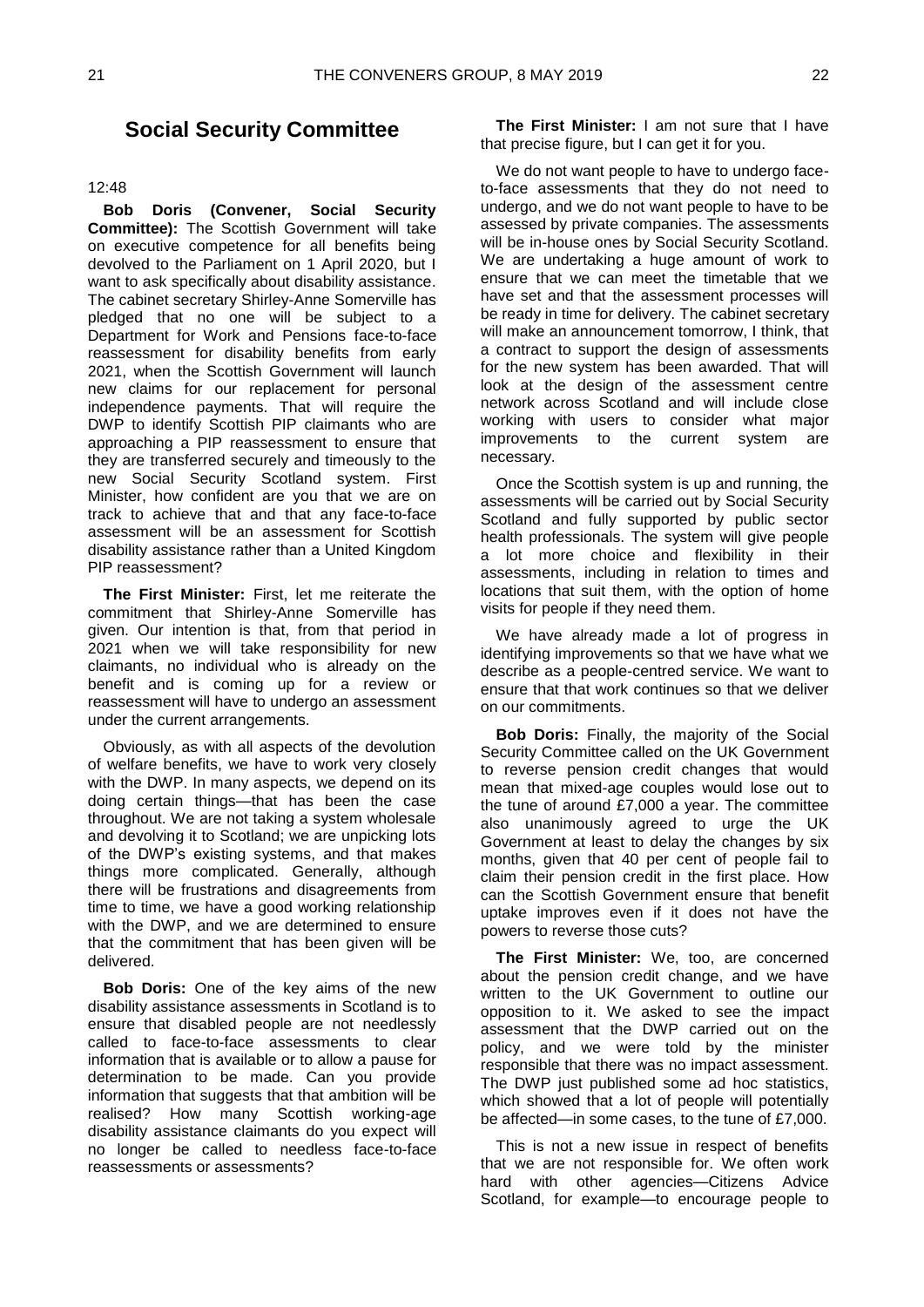apply for and take up their entitlement to benefits. That becomes more important as such changes are made.

# <span id="page-15-0"></span>**Economy, Energy and Fair Work Committee**

#### 12:54

**Gordon Lindhurst (Convener, Economy, Energy and Fair Work Committee):** First Minister, you will be aware that the Economy, Energy and Fair Work Committee has been looking at the Burntisland Fabrications situation. The programme for government states that the Scottish Government will

"work to ensure that businesses reap the onshore benefits of offshore generation."

The committee heard from the unions and BiFab that, no matter how competitive Scotland-based companies are in their bids for offshore renewables work, they will not win contracts if they are undercut by loss-making state-owned companies in other parts of Europe or elsewhere in the world. Do you agree with that? If so, what does the Scottish Government intend to do about it?

**The First Minister:** I certainly strongly share the unions' concern. In the chamber, I have been frank that we are not doing as well as we should be doing or want to do at winning the supply chain benefits from major renewables projects, many of which are offshore. As you will probably know, Derek Mackay convened a summit last Thursday involving the unions, the UK Government and industry to look at what more we can do.

In summarising the position, I do not want to oversimplify matters, but there are two main concerns. The first is the one that you have cited. Companies such as DF Barnes, which now owns BiFab, have a very clear view that foreign yards are making bids that are so low that they could not possibly be profitable, which gives rise to the concern that there is a hidden subsidy from Governments in other countries. We have had discussions with the UK Government about how we can understand the situation better, so that, if needs be, we can raise any concerns with the European Commission. That work is on-going.

The second concern is whether we can do more. In that regard, there are questions for the UK Government that are related to contracts for difference, and there are questions for the Scottish Government that are related to licensing and Crown Estate arrangements. We need to ask whether we can do more to mandate Scottish or UK content in the supply chain.

We are looking at all those issues. I know that there was fairly positive feedback from those who were at last week's summit. We are working very hard on both elements to make sure that, in an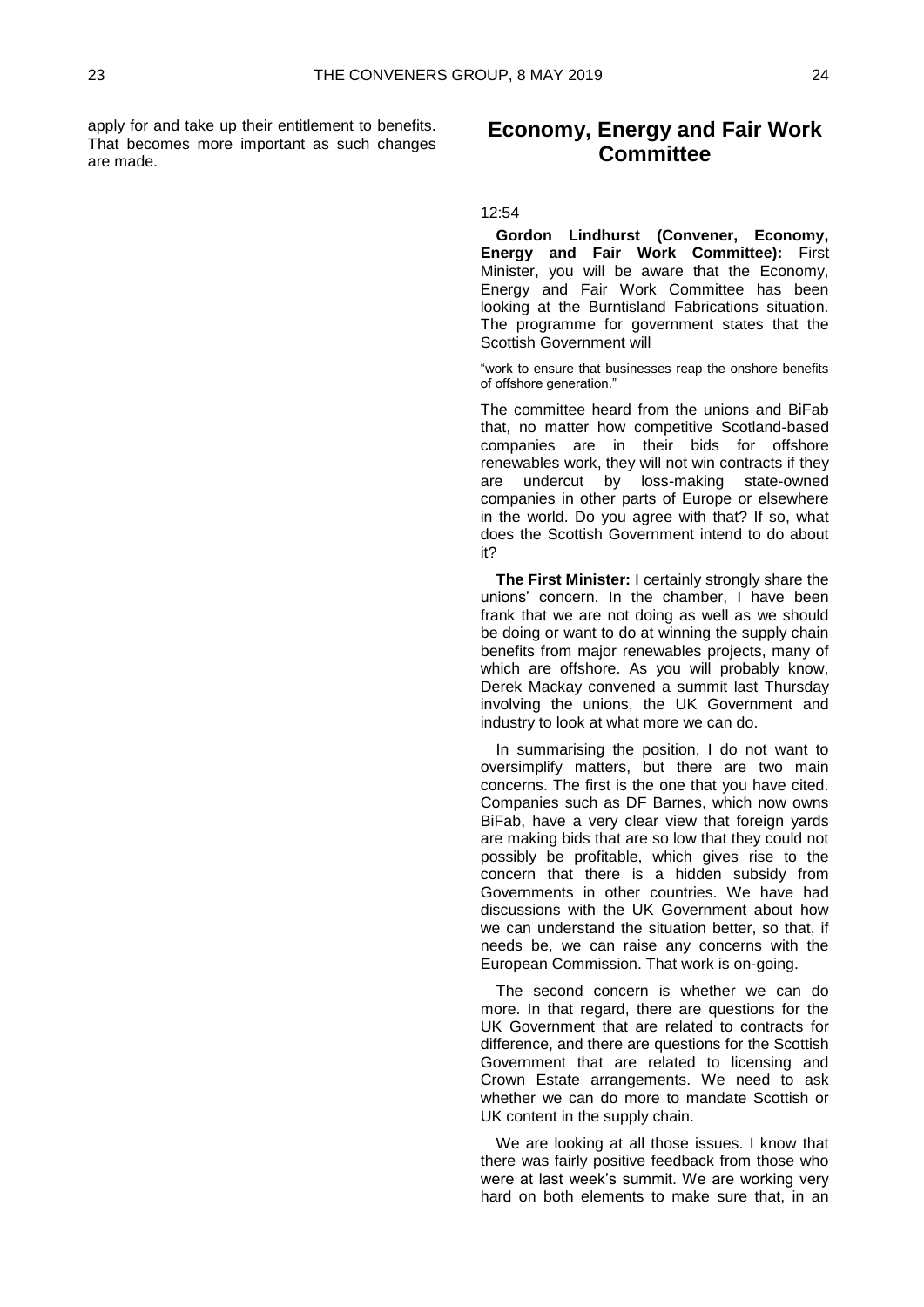open and competitive way, we are winning as much of the work for Scottish companies such as BiFab as we can.

**Gordon Lindhurst:** On what can be done, the committee heard that the BiFab yard in Methil is leased to the company by Scottish Enterprise. Is the Government willing to put in investment to make that yard a world-leading facility and to ensure that Scotland's port and yard infrastructure is the best that it can be?

**The First Minister:** I met DF Barnes not that long ago, and I have met it on previous occasions. We discuss all those issues on an on-going basis. The Scottish Government is, of course, a shareholder in BiFab. We do not involve ourselves in the company's operational decisions, but, because of the support that we have already given both to save it from going into administration and for the buy-out by the new company, we also have a financial interest on behalf of the taxpayer.

I do not want to put words into anybody else's mouth—and if DF Barnes was sitting here, it might say something different—but I do not think that the investment issues at the yard were the key issues of concern in relation to the recent unsuccessful contract bids, although there are clearly views, which the unions have expressed, about the need for investment in the Methil yard. We will continue to look at the Scottish Government's role in the yard, although, as I have said, we have already made available significant financial support.

**Gordon Lindhurst:** The last time that you were before the Conveners Group, I asked about the Government's plans for a publicly owned energy company, which the programme for government indicates will be delivered by 2021. We are now into May, yet although the policy was announced more than 18 months ago, I understand that no business plan has been published. There still appears to be little detail about how the company will operate or who will operate it. Have you seen a draft business plan? When will it be made public? What is your latest thinking on the policy?

**The First Minister:** On the on-going work in this area—work is on-going on most things—we published the independent strategic outline case, which I think that your committee looked at in detail. The work to develop the OBC is on-going and not yet complete. I have not seen the final version of it yet. The OBC will assess the detailed options for the company. We have already held two engagement events in order to get input from key stakeholders.

The OBC will be published in time to support a public consultation later this year. I will make sure that your committee is advised once the timescales are firmed up.

# <span id="page-16-0"></span>**Environment, Climate Change and Land Reform Committee**

#### 13:00

**Gillian Martin (Convener, Environment, Climate Change and Land Reform Committee):**  First Minister, following your recent declaration of a climate emergency and the adoption of the Committee on Climate Change's recommended target of net zero emissions by 2045, will you set out how the Scottish Government intends to deliver a climate change plan within six months of royal assent being given to the Climate Change (Emissions Reduction Targets) (Scotland) Bill, as recommended by my committee?

**The First Minister:** That was recommended by your committee, and I confirmed in the chamber last week that we will abide by that recommendation. We plan to publish an updated climate change plan within six months of royal assent. That involves a lot of work and has a lot of resource implications, but I have made it clear publicly and within the organisation of the Scottish Government that it is a priority piece of work for us. During the summer, we will do some public engagement to inform the updating of the plan. We will look to take views from the public, communities, businesses and industry more generally about what we, in Scotland, need to do to deliver the policies that will allow us to meet the increased scale of ambition that we set out last week in response to the Committee on Climate Change.

At First Minister's question time last week, I said that that will involve our looking across the whole range of our responsibilities. Yesterday, we took a difficult decision on our air departure tax policy. Despite all the positive arguments that can be made—and that we have made—for that policy, it is now not in alignment with that increased ambition. There will be difficult decisions for not just the Scottish Government but all Governments, and it is important that we make those decisions openly and frankly. Governments not just here but elsewhere will succeed in that regard only if we involve the public centrally in the process, because it involves not just changes of Government policy but behaviour change on the part of every individual, business and organisation the length and breadth of the country.

**Gillian Martin:** As you said, tackling climate change cuts across pretty much all Government portfolios. What will you do to ensure that each cabinet secretary, minister and Government department takes ownership of climate change in the context of their portfolio?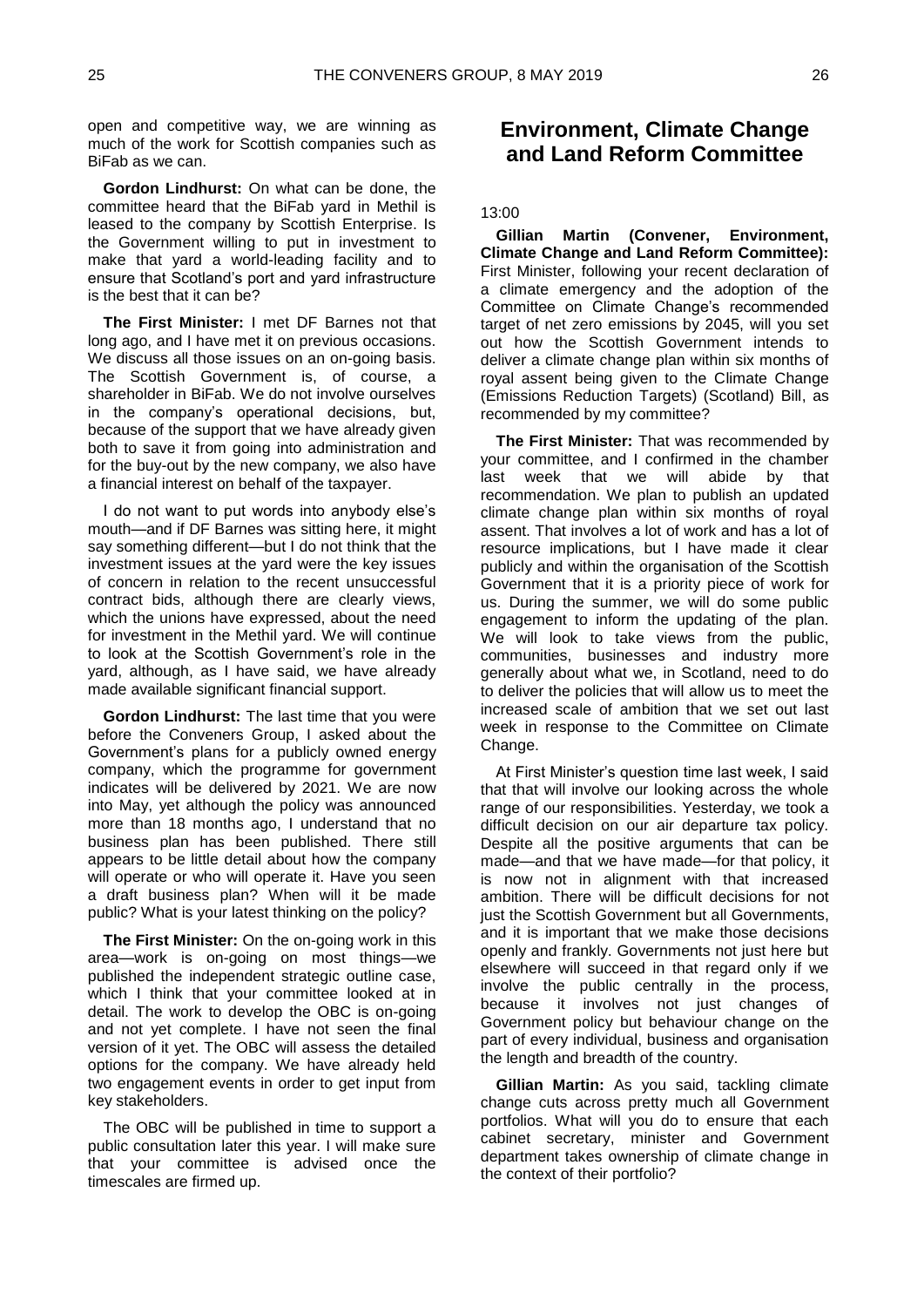**The First Minister:** We are very firm that, although we have a cabinet secretary for the environment and climate change, it is not just her responsibility, because the issue impacts across every area of responsibility. I think that all Governments have to take a similar view. Formally within the Scottish Government, that cross-cutting work is brought together in the Cabinet subcommittee on climate change, which was established specifically to ensure that we have a cross-cutting approach. We regularly discuss the issues in Cabinet as a whole, and it is fair to say that every cabinet secretary understands the impact on their area of work, which will often be very difficult. Like Governments everywhere, we can get better at cross-cutting approaches and joined-up working, but the Scottish Government already does very well in understanding that this is a cross-Government challenge.

**Gillian Martin:** It is not just a cross-portfolio challenge; it is also about collaboration and cooperation between Governments in these islands. Of course, the UK Government has not yet made a pronouncement on its view of the targets that it has been set by the Committee on Climate Change. How might the UK Government's decisions impact on our ability to meet our ambition in Scotland?

**The First Minister:** Last week's Committee on Climate Change report is explicit on that. For anybody with an interest, the report is worth reading, because it is clear that, although we can do a lot to meet our targets through our powers and responsibilities, we will not be able to do everything that we need to do without the UK Government also agreeing to the target that has been recommended for it, which is a slightly slower move to net zero than has been recommended for Scotland.

Roseanna Cunningham is writing—she has probably already done so—to the relevant UK Government minister, asking for a meeting to discuss the issue. I hope that the UK Government commits to the target of net zero emissions by 2050 as soon as possible and to the specific things that the Committee on Climate Change said that it had to do to deliver on its target and allow us to deliver on ours.

The Committee on Climate Change mentioned three specific areas. The first was carbon capture, which the UK Government has completely failed to get any momentum behind—it must up its game on carbon capture. Secondly, the committee said that the UK needs to bring forward its target date of 2040 for the move to electric and low-carbon vehicles. Our target date is 2032, so the UK Government needs to be more ambitious in its target. The third area related to the decarbonisation of the gas grid, and it stands to

reason that the Scottish Government cannot make that change unilaterally. Those are the areas in which the UK Government needs to take real action. A good starting point would be for it to do what we have done and say that it accepts the recommendations of the UK Committee on Climate Change.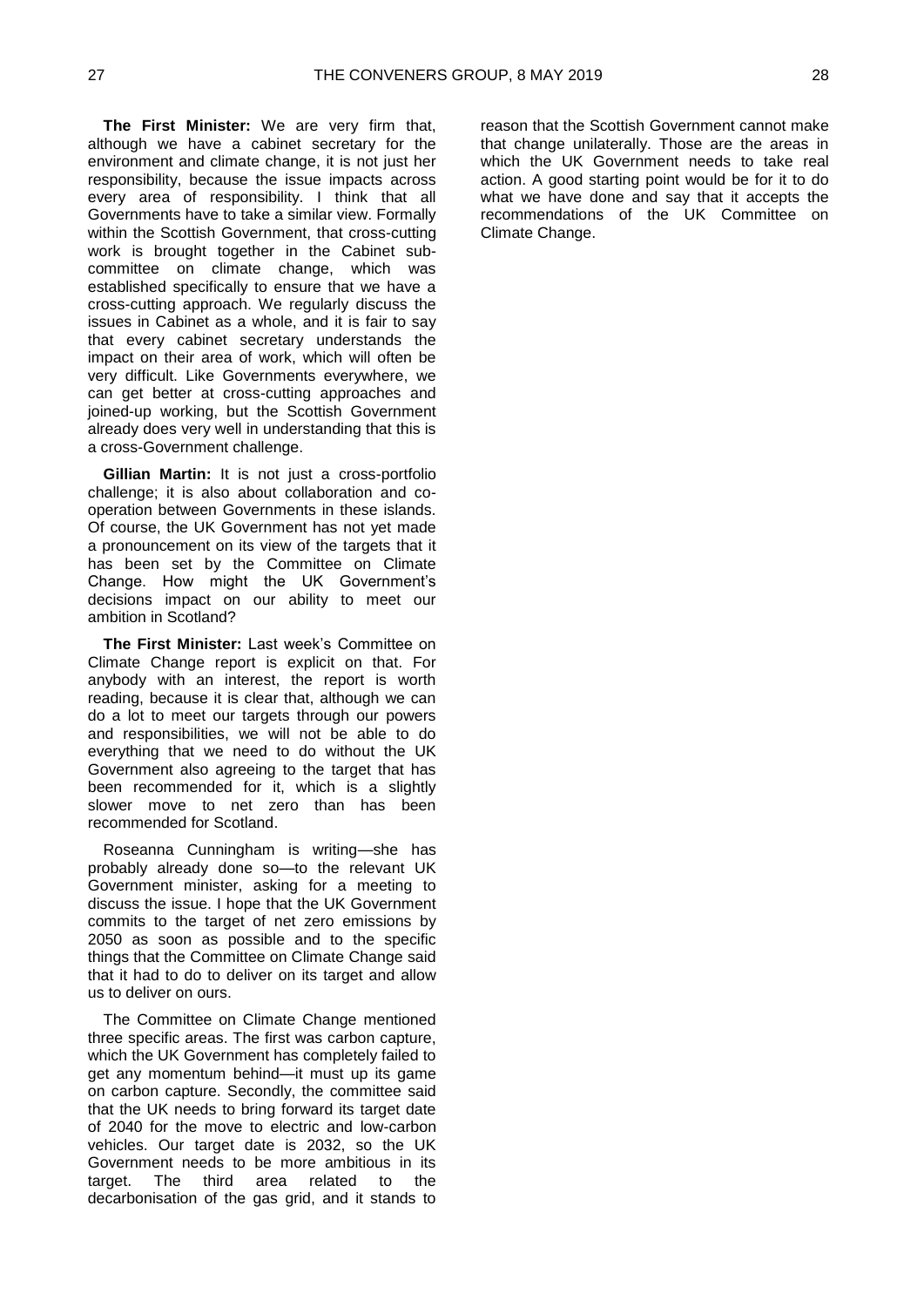# <span id="page-18-0"></span>**Public Audit and Post-legislative Scrutiny Committee**

#### 13:05

**Jenny Marra (Convener, Public Audit and Post-legislative Scrutiny Committee):** As the First Minister will know, the Public Audit and Postlegislative Scrutiny Committee's job is to follow the public pound. Over the past year or so, the committee has become increasingly concerned about the lack of data that is collected by the Scottish Government. The Government is making decisions on millions of pounds of expenditure without having the basic data to inform those decisions. As you know better than anyone, we need good data to plan where money should be spent and where savings can be made—and, crucially, to determine whether policies are making a difference.

First Minister, you will have been as concerned as the committee and I were following our taking evidence, a few months ago, from the Auditor General for Scotland on children's mental health. She found that the Scottish Government did not know the total amount of money that we are spending on children's mental health. The Government does not hold data on the reasons for the rejection of referrals to child and adolescent mental health services, which is a concern for all parliamentarians. Crucially, your Government does not have any data on how many children get better or on the outcomes of your policy. Clearly, Dame Denise Coia's work on children's mental health is very important. However, the Auditor General's report identified information gaps at Government level. The Auditor General has the same concerns about the lack of data to inform the Government's policies on early learning and childcare and on self-directed support.

The Parliament is moving to using a new budget process that is based on outcomes—that work is being led very ably by Bruce Crawford—but how can we do that job properly, given that the Scottish Government does not collect basic data to allow you and us to make good policy decisions for our citizens?

**The First Minister:** I genuinely think that this is an important area. However, it is not fair to say that the Scottish Government does not collect data, because we collect acres of data. Some people say that we put too many burdens on people in the public sector to collect data, which takes away from their ability to do their front-line jobs.

It is really important that we collect the right data to inform the development of policy and to help us to monitor the performance of policy, and that we take action to fill the gaps in data. The work of the Public Audit and Post-legislative Scrutiny Committee and the Auditor General is important in that regard.

Jenny Marra mentioned mental health. We have already asked NHS boards to provide the Information Services Division, which publishes the key statistics on waiting times, with more detailed information on patients who are waiting for or receiving treatment through CAMHS.

We will work actively to ensure that we have good data and the right data to inform the judgments that require to be made. Our requirements are not set in stone. Often, over time, we are required to change the datasets that we look at so that they are kept up to date. Nevertheless, I will not sit here and say that there are never any gaps in data or areas in which we need to gather better data. We are committed to gathering that data when we need to do so.

**Jenny Marra:** Thank you for your answer, First Minister, which seems to be that we can always do better in collecting data. However, in her reports that have come in front of the committee, the Auditor General has been clear that the data is inadequate to inform the policy decisions that you are taking and for the amount of money that you are spending as a result of those decisions.

The Auditor General said that the Government did not set out how it would evaluate the success of its policy on early learning and childcare, that the Government did no economic modelling and that there was no information on the likely economic impact of the expansion of the policy. The Auditor General concluded:

"There is no evidence"—

none at all—

"that additional investment has improved the quality of ELC services".

That policy was a significant investment for your Government, and, in your answer to me, I think you said that we could always do better on data. I agree. You can always tinker and collect better data, but the data that has been collected on children's mental health is different in every health board—it is not shared across health boards, and that is nothing new. Why has progress not been made on this? Would you consider a Government data strategy on new policy and outcomes?

**The First Minister:** On the last point, I am happy to consider any proposals that come forward, so I will take that proposal away and your committee—or you, as the convener—might want to carry out some engagement work on exactly what you would want to see in that kind of strategy.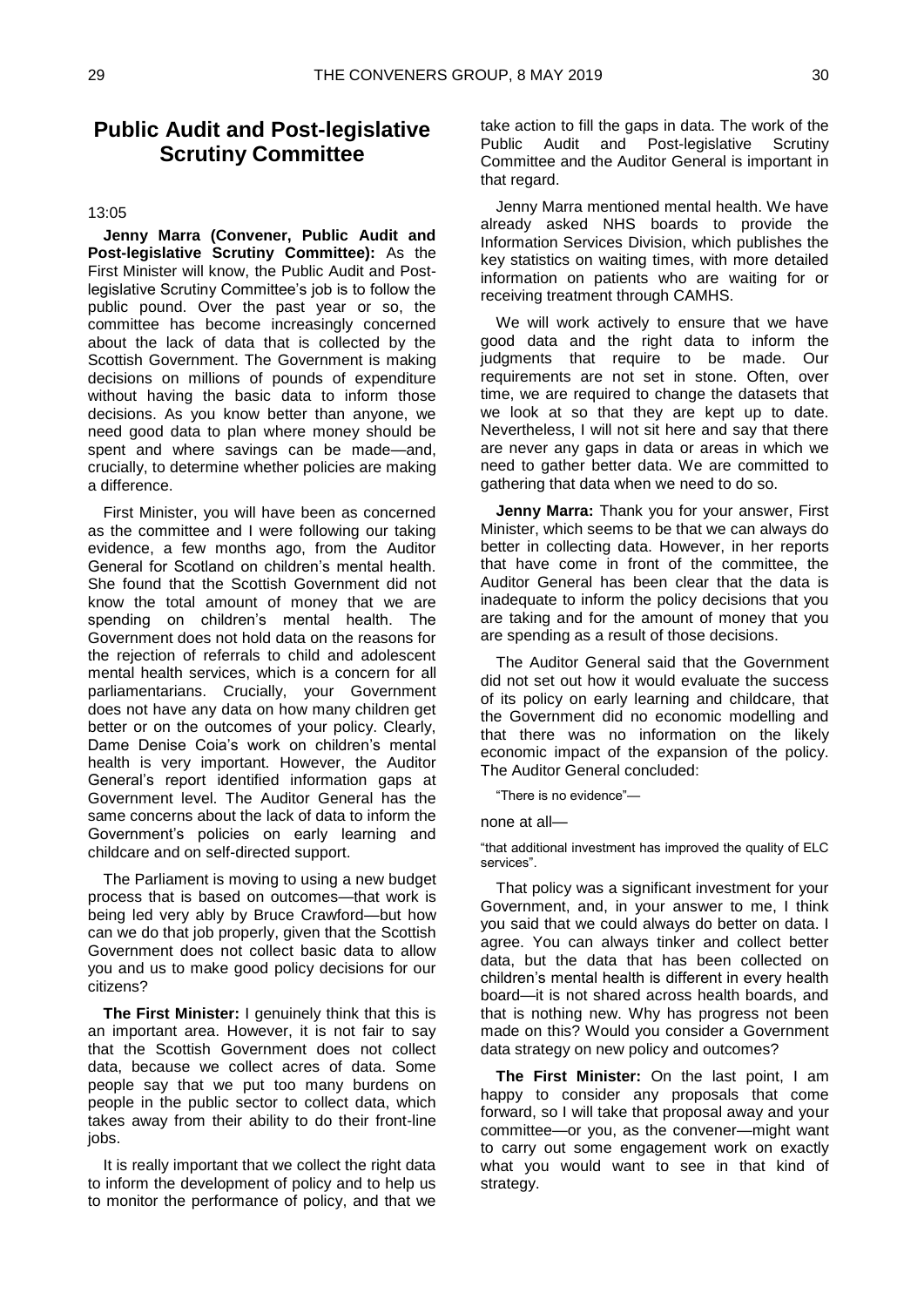You have mentioned both CAMHS and early years services. I do not have the Auditor General's report on early years services in front of me, although obviously I read it when it was published. Some of what she said was about what she would have considered data or economic modelling to inform a decision to agree a particular policy.

We decided, as a Government—meaning we could put it in our election manifesto—that we wanted to significantly increase the state-funded element of childcare because of the benefits that we believe it brings to young people. I think that political parties and Governments are entitled to do that.

**Jenny Marra:** But that is exactly my point. You say that you believe it will bring benefits, but there is no hard evidence.

**The First Minister:** There is a robust governance programme around the implementation of the early years policy, which Maree Todd talks about regularly.

We are absolutely of the view that we need to have the data and the evidence—which will be different in different policy areas—to allow us to assess policies that we invest large amounts of money in. When the Auditor General publishes reports, we accept the recommendations and we work to put in place what she calls for. The health boards were not collecting consistent data on CAMHS, which is why we are now working with health boards to make sure that the data that ISD is gathering is both consistent and detailed enough for the judgments around performance to be made.

There will often be tensions in the debate. I—as, I am sure, you do—speak to front-line professionals in the health service and in other parts of the public sector, who tell me that they feel overburdened by the need to collect data. We must get that balance right. Often, as well as closing data gaps and gathering the right data, we need to look at whether we are gathering data that we do not need, which is not particularly helpful.

In some respects—you convene the PAPLS Committee, so I am sure that you feel like this sometimes as well—the amount of data that comes across my desk on a daily and weekly basis is enormous. There is no lack of data out there. I am not saying that there is not a lack of data for particular issues and particular policy areas, but there is generally no lack of data. We need to be looking at whether we are gathering the right data and whether there are gaps or inconsistencies in how we do that. There is a willingness to work with your committee as well as with Audit Scotland on that.

**The Deputy Presiding Officer:** I will move on to the next committee now, but there will be time

at the end for everybody to come back in. There is plenty of time—I just want to give everybody their space at the beginning.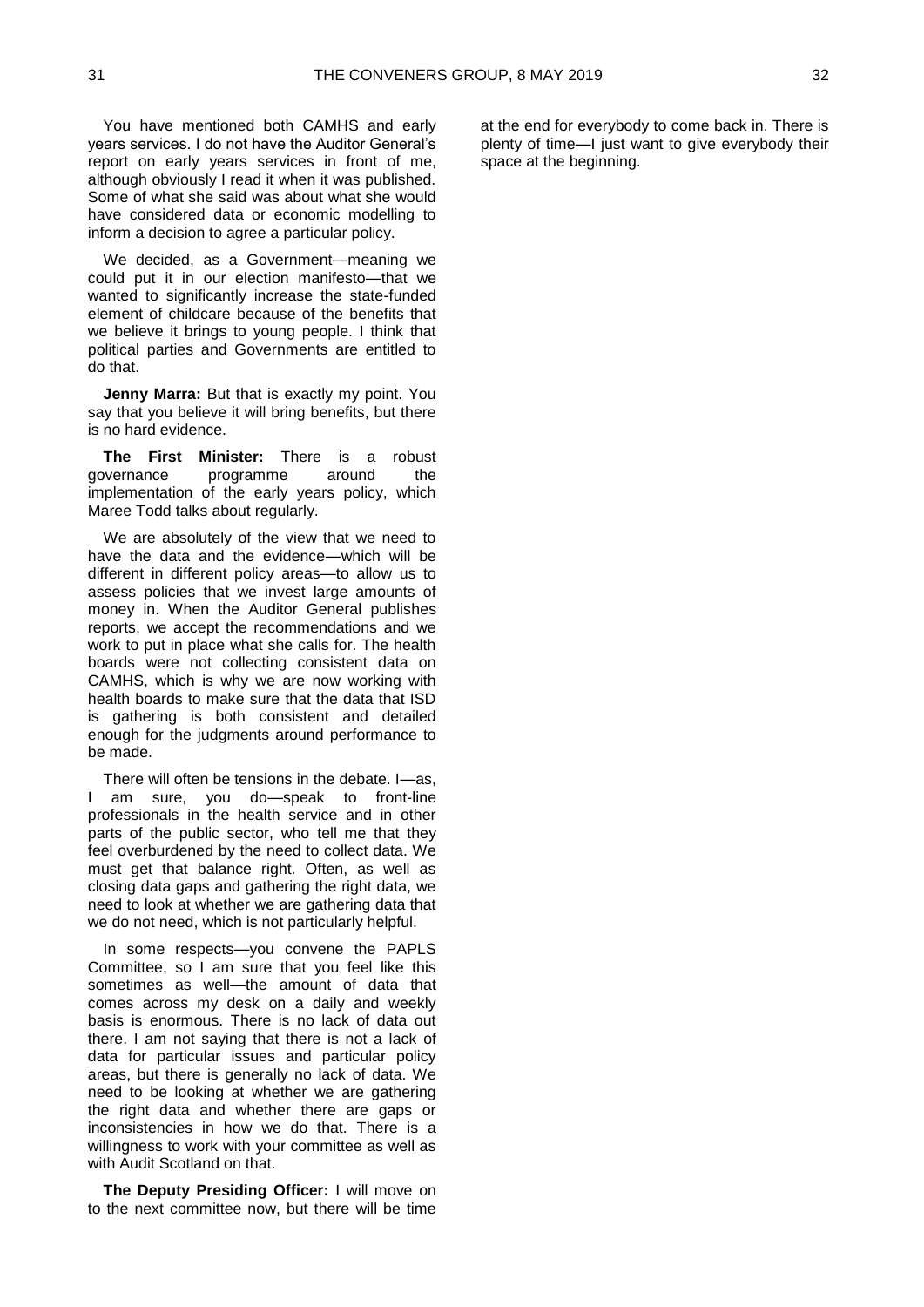# <span id="page-20-0"></span>**Rural Economy and Connectivity Committee**

#### 13:13

**Edward Mountain (Convener, Rural Economy and Connectivity Committee):** Good afternoon, First Minister. You have been clear, throughout this parliamentary session, that it is your intention to make sure that all properties across Scotland get superfast broadband by the end of this parliamentary session. However, some of your ministers are rowing back on that commitment, suggesting that it will not be delivered until well into the next parliamentary session. Can you confirm that it is still the intention to deliver it by the end of this parliamentary session?

**The First Minister:** That is the commitment that we have made, and that is what we are working on. We are in the midst of a procurement process right now, and we intend to conclude that process later this year. Obviously, the detail of roll-out and the timescales attached to that can be set out with real clarity and definition only when that procurement process is concluded, but the commitment that we have made is very clear.

As an aside, I should say that it is, strictly speaking, a reserved matter, but with the R100 project—

#### **Edward Mountain:** First Minister—

**The Deputy Presiding Officer:** Let the First Minister finish, Mr Mountain. You will get back in there is plenty of time.

#### 13:15

**The First Minister:** The R100 project is an investment of £600 million. We are absolutely committed to getting next-generation superfast broadband to 100 per cent of residential and business premises.

If you look at the latest thinkbroadband statistics, you will see that 93.5 per cent of premises in Scotland already have superfast broadband, which is up from under 60 per cent in 2014. A lot of work is being done and there is a lot of progress, but the job will not be finished until we reach that 100 per cent target.

**Edward Mountain:** First Minister, I think that the procurement process was supposed to be completed in February this year and that the contracts were going to be announced later in April. We now hear that they might not be announced until after the summer. When those contracts are announced—I ask you to let me know when that will be—will the information include their delivery time to the public?

**The First Minister:** That is my expectation, yes. R100 is a complex project, which is why it is costing £600 million to complete the final bit of the journey. You know as well as I do the geography and topography of our country, and we want to have a robust procurement process so that we get maximum value for taxpayers' money. We will take the time that needs to be taken to ensure that we get that robustness.

It is entirely your right to do so, but you rolled your eyes at me when I talked about the reserved/devolved split. The commitment goes way beyond that of any other part of the UK, and when we deliver on it—as we will—Scotland will have superfast broadband access that is way in excess of that in any other part of the UK. Given the importance of the project to people in every corner of the country, and given the scale of the investment, it is worth making sure that we get it right.

**Edward Mountain:** I did not roll my eyes because I think that the programme lacks ambition. I totally support what you are trying to do. However, given the committee's point of view, I am trying to understand whether it will be delivered on time.

Under the R100 project, some people will not get fibre or a terrestrial connection to their house. There is real concern about that, and the committee has had no confirmation that those people will be offered the same broadband to their houses by satellite or microwave that the people on terrestrial lines will be given. Can you give an assurance that those people will not be left behind? It is really important for those people and for the committee to know that.

**The First Minister:** Yes. Our commitment is to 100 per cent superfast access. You are absolutely right. For a small number of people—although the number will not matter to those individuals for whom this is important—there will not necessarily be fibre to their premises. We are looking at what the options are—you will know as well as I do that technology in this area is advancing all the time for that small number of people who will require different solutions. However, our absolute commitment is to 100 per cent superfast broadband at 30Mbps, which can be compared with the more partial commitment to 10Mbps in the rest of the UK.

I take your point and your assurance that you are fully behind the ambition of the programme. That is very welcome. It is complex and difficult, but we are absolutely determined to do it, and I am sure that your committee will scrutinise us at every step of the way.

**Edward Mountain:** Will that be delivered at the same price?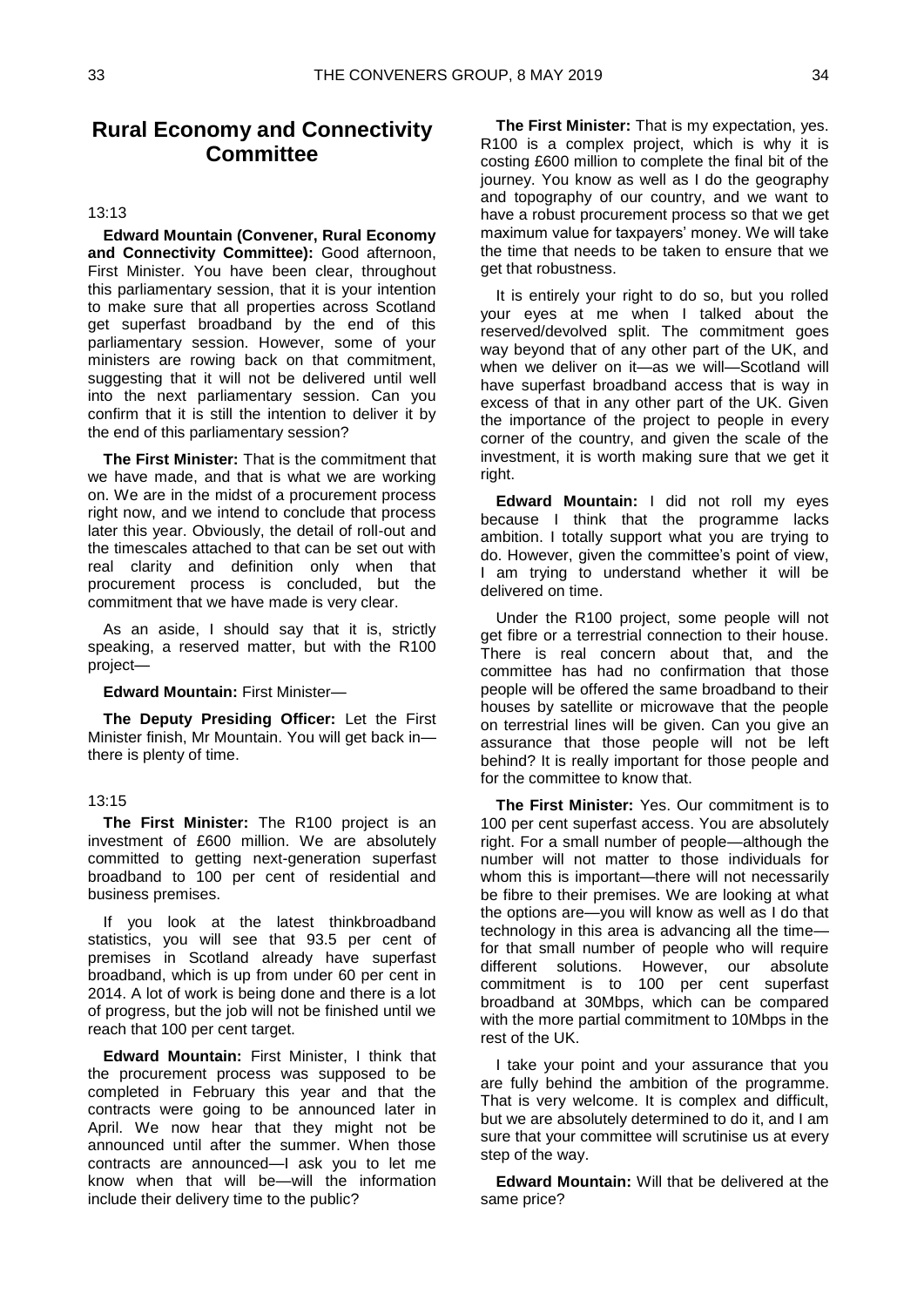**The First Minister:** I am not trying to dodge your question. We are in the middle of a procurement process, and some of the questions that you are asking me will flow from the conclusion of that. However, all the detail will be available for your committee to scrutinise as we go through the process.

**The Deputy Presiding Officer:** I call James Dornan, the convener of the Local Government and Communities Committee, to be followed by Johann Lamont, who has been very patient.

**Johann Lamont (Convener, Public Petitions Committee):** That is so like me.

**The Deputy Presiding Officer:** It is very like you, Ms Lamont.

# <span id="page-21-0"></span>**Local Government and Communities Committee**

#### 13:18

**James Dornan (Convener, Local Government and Communities Committee):** Good afternoon, First Minister. Will you give us some information on the timing of the local governance review and an update on the key challenges that are emerging from the consultation phase?

**The First Minister:** The first phase of the engagement as part of the review concluded just before Christmas. Some 4,000 people took part, and 40 public sector partners submitted proposals for alternative governance arrangements. To summarise, there was a lot of consensus that change and improvement are needed in local government. There was less consensus about exactly what such change should look like, which is why it is intended that the next phase of the process should go into the detail of potential options.

In February, ministers met Convention of Scottish Local Authorities leaders to discuss the ideas that had emerged from the first phase and to look at the next one. Aileen Campbell, who is the lead cabinet secretary on the matter, will shortly set out, with COSLA, the next steps for the review process, including the timetable for any legislative action that will flow from it. I know that she would be very keen to work with your committee on the detail of that.

**James Dornan:** I appreciate that answer, and I accept that the second stage is forthcoming, but at this stage have you an idea of the extent and the range of any anticipated legislation? Should we expect there to be minimal change or a more fundamental rethink of local government structure?

**The First Minister:** It would be premature for me to set out, before the next stage of the engagement takes place, the specific changes that we anticipate. A range of views emerged in the first phase, but there was no coalescing around a particular model. It is also important that the matter is not decided by the Scottish Government and then what we might call "done to" local government. COSLA and local government are the Scottish Government's key partners in the process, which we are taking forward together. Much as I would like to be able to sit here and say, "Here's the model that will go into legislation and that we will be talking about", it is important to allow the next phase of the engagement to take place, and for more concrete proposals to flow from it.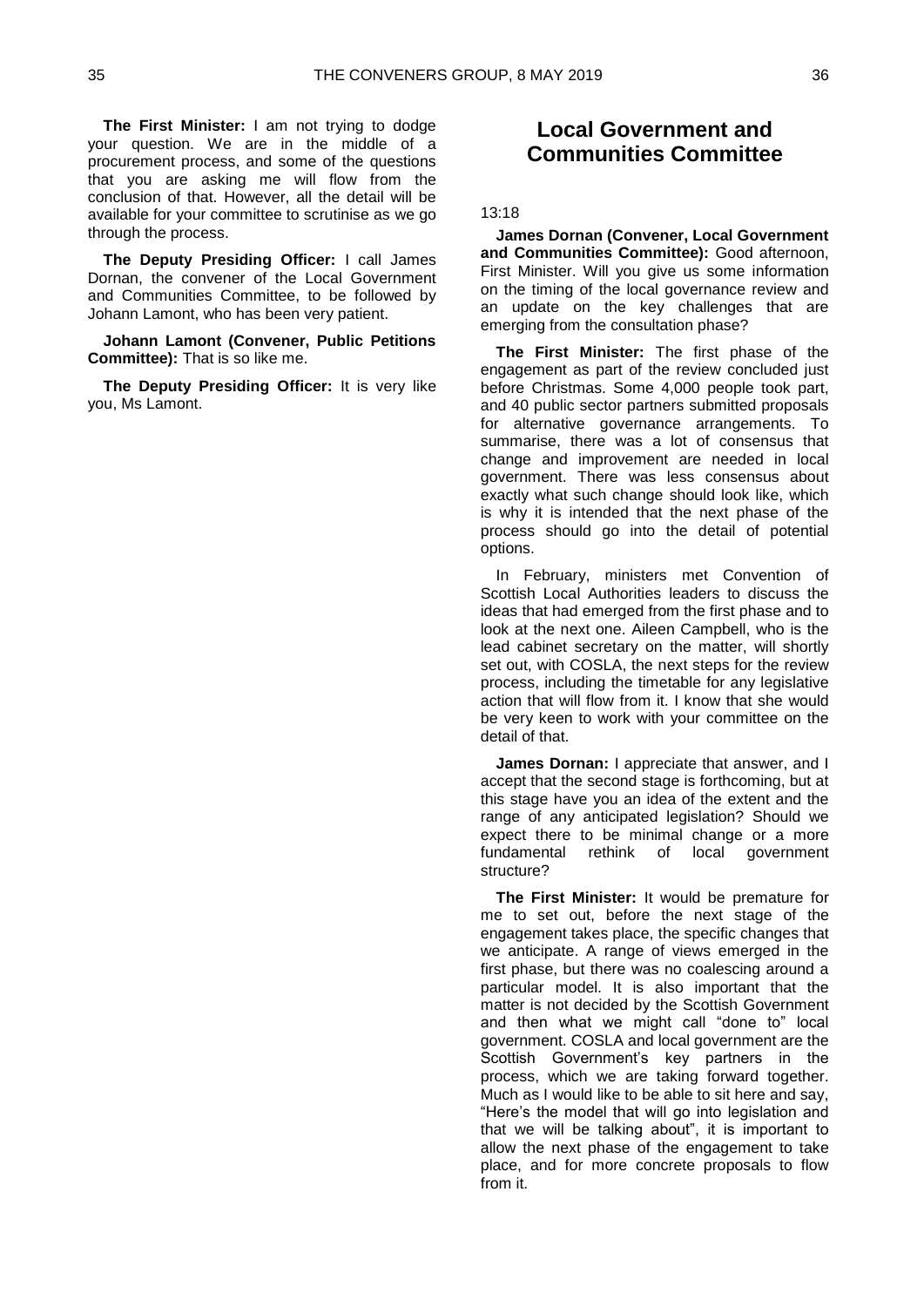**James Dornan:** I look forward to hearing about the model in due course.

What plans does the Scottish Government have to strengthen local democracy and encourage local authorities to engage further with communities about local decision making and how it feeds into the work that you expect to come out of local government?

**The First Minister:** A lot of local councils are doing that work already. For example, I know that, in the area that we both represent, Glasgow City Council is doing very positive work on participatory budgeting. I encourage it, and other councils that are doing likewise, to continue with that. The Scottish Government currently has a number of proposals to give councils more powers on certain aspects of revenue raising. Some of those are controversial, such as the proposals on a workplace parking levy, which is very relevant to our earlier discussion on climate change, and a transient visitor levy. Such proposals are not about the Scottish Government telling local government what to do or not do; they are about empowering local authorities to make decisions that are right for their areas. I think that most people in local government would say that, in recent years, that has not been happening far or fast enough, and that there is an appetite for it to continue.

# <span id="page-22-0"></span>**Public Petitions Committee**

#### 13:22

**Johann Lamont (Convener, Public Petitions Committee):** First Minister, we have had this conversation before. You will know that the Public Petitions Committee deals with issues that are as widely varied as the views of the people who submit the petitions. If we were to consider the themes that underlie them, we could say that they are often driven by concerns about a policy of the Government or of a public body. However, just as often, the concern is about a gap between what that policy is supposed to be and the lived reality of individual people, families and communities.

For example, the committee is dealing with a petition that highlights concerns about the implications of the general practitioner settlement for rural and island practices. What equality impact assessment did the Scottish Government make of the settlement before it was implemented and this question is perhaps more relevant to the petition—what island proofing or rural proofing was done on the policy?

**The First Minister:** I will ask the Cabinet Secretary for Health and Sport to write to the committee on the specifics of that, if she has not already done so, and to say whether a formal equality impact assessment was done.

The GP settlement involved the Scottish Government reaching agreement with the British Medical Association following a ballot of practitioners on our proposal, one of the central commitments of which was to ensure that no rural GP would lose income. As a result, the new contract has been very strongly supported by the BMA, which represents GPs. However, I do not dismiss rural GPs' concerns, and we will continue to listen and try to address and respond to those as firmly as possible. I am not sure what stage the petition that is before the committee has reached but, as it does with all petitions, the Scottish Government will look carefully at the evidence that has been given and any outcomes from the petition.

**Johann Lamont:** I cannot overstate the importance of the petition to the petitioners and the people around them. They make a very compelling case. We will be hearing from the cabinet secretary tomorrow, so we will be afforded the opportunity to pursue the matter further.

However, I point out that the turnout in the ballot was only 39 per cent. I know that 70 per cent of those people voted to support the settlement, but that just exposes the very process issue that I am trying to examine with you. The figures might look like the endorsement of a particular policy, but if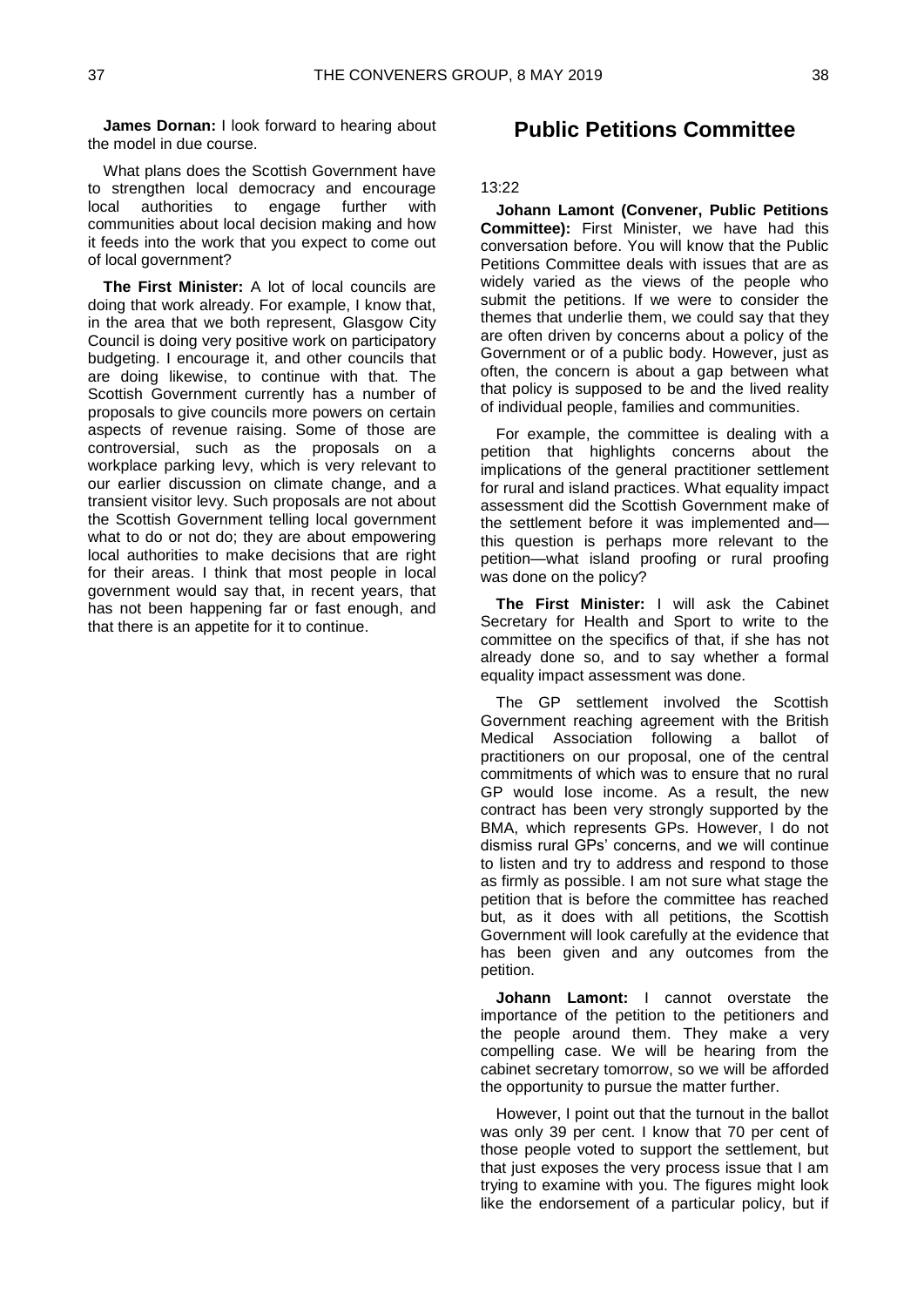you did an equality impact assessment to see how it affected individual groups or areas, you might discover something very different. Overall, people might be content, but—and I am talking about all policies here—the situation might actually be different in rural and island communities.

Your Government has committed to island proofing as part of the islands agenda, but I assume that it is also comfortable with expanding that to include rural proofing. What does that look like as far as this issue is concerned? Are you saying that you do not know whether a rural impact assessment was done? If you do not know, do you think that such an assessment should have been carried out? In fact, that question goes to the heart of all policy, because I assume that good policy starts with testing the consequences of something before you actually say, "This is what we're going to do."

**The First Minister:** In general, I agree with the premise of your question. One of the things that all Governments must consider and be open-minded to—and this is where the Parliament's Public Petitions Committee plays an important role—is the relationship between policy and the intentions behind it, and experience on the ground.

For reasons that I will come on to, what we are talking about here is slightly different from a Government consultation on a policy. I will get you the information on the assessments that were carried out—

**Johann Lamont:** With respect, if a settlement is being offered on the Government's behalf, you will need to be satisfied, as a Government, that it will have a fair and equitable outcome before you sign up to it.

**The First Minister:** As we routinely do, and as I have said, I will provide you with information about exactly what assessments were done. I think that that will be more helpful than anything else that I can do right now.

On the general point, the proposal was negotiated between the Government and the BMA, and it was the BMA that put it out to a ballot. On the turnout figures and such like, the ballot was carried out by an external professional organisation; it was not a Government consultation, and I cannot comment on the arrangements that the BMA has for increasing or promoting increased turnout.

More generally, if there were overwhelming opposition to such a contract, I would have expected to see that in the ballot. Among those who voted, there was an overwhelming endorsement, although we recognise and accept the particular concerns that have been expressed by rural GPs.

On your question about island and rural proofing, I am, again, happy to give the matter more consideration and to give you a fuller and more considered answer. The commitment to island proofing comes from the Islands (Scotland) Act 2018, which went through Parliament and provides a statutory underpinning to what we have agreed to do in that respect. If there is a way in which we can broaden that to include more rural proofing, I am very happy to give it consideration. In making such decisions, perhaps we can draw on some of the experiences that have been highlighted and the evidence that has been given as a result of the petition.

**Johann Lamont:** I appreciate that you are not going to go over the detail of a particular settlement, but the fact is that the settlement was negotiated on your Government's behalf. Being committed to effective equality impact assessments and effective rural and island proofing means applying that commitment to all policy, and just because there is a majority for a policy, that does not necessarily mean that it will not have a disproportionate effect on a particular group whose voice is not so strong.

According to the evidence that we have had, it is rural GPs who are expressing these concerns; they are not engaging with the process that was set up and they have resigned from the short-life working group. Moreover, the evidence that we have been given suggests that not only is the settlement causing problems for rural GPs, because of the way in which practices are set up in remote and rural areas and the fact that they cannot rely on teams coming in, but it is taking money out of poorer urban areas and putting it into more prosperous areas instead. That is partly because a lot of the money follows older people, who, certainly in my own city, are more likely to be living in more prosperous areas.

I have probably gone on slightly too long, but I seek your assurance that, as far as all policy is concerned, you start with equality impact assessments and island and rural proofing. After all, it is difficult to sign up to a commitment on equality if that is not the mindset of the people who are working up policy on your behalf.

#### 13:30

**The First Minister:** I do not disagree with that. For the sake of clarity, I am simply saying that I will provide you with the details of the different assessments and work that was done on the Government's proposal and how that developed as a negotiation developed.

On the GP contract, we will continue to listen to the views of rural GPs, which have been expressed through the petition and in other ways.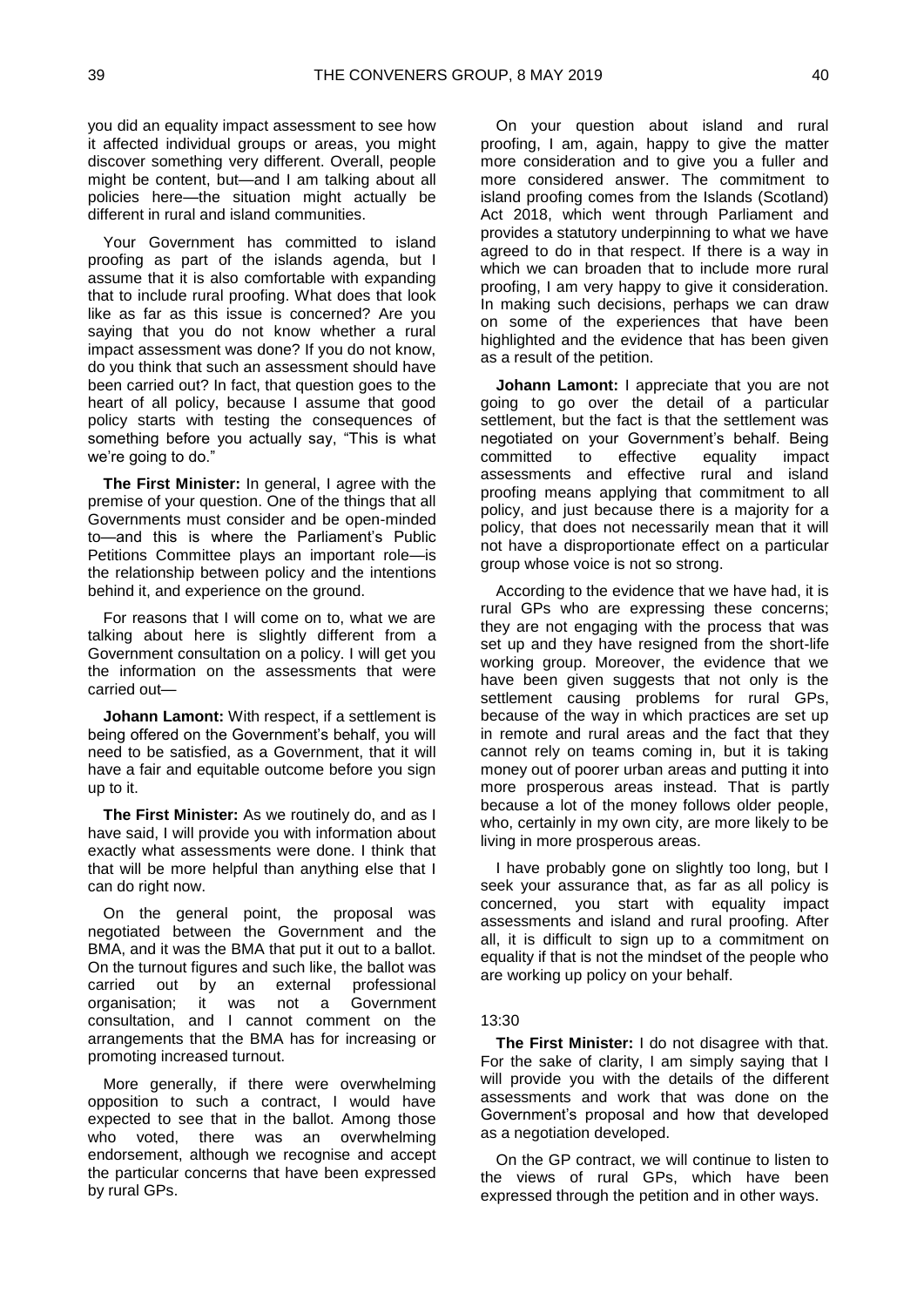You have raised broader concerns than just rural ones. It is not just about the Scottish Government saying that it does not agree with those concerns; the BMA, which represents GPs, says that it does not agree with them. Although I am sure that the BMA wants improvements in all sorts of areas, it has said that the settlement and the contract are good. Therefore, it is not simply a matter of the Scottish Government saying one thing and the profession saying the other; the profession overall supported the contract, and the BMA has disagreed with some of the concerns that have been raised.

**Johann Lamont:** With respect, I think that you are making my point for me. We know that, historically, organisations that represent groups have not necessarily represented groups within those groups.

**The Deputy Presiding Officer:** I want to be fair to everybody, and you have had well over your time. I will allow other members to ask supplementary questions. You can come in at the end. I have time in hand, so I want to go back to everybody around the table.

### <span id="page-24-0"></span>**Supplementary Questions**

#### 13:31

**Margaret Mitchell:** First Minister, it is often stated that a society is judged by its treatment of its most vulnerable members. With that in mind, the Justice Committee has carried out work on elder abuse. Do you agree that there is a potential gap in the legislative framework to tackle that issue? I will follow on from Jenny Marra's line of questioning and give you a specific example. Do you consider that the issue of witnesses having difficulty collecting data from various agencies including Police Scotland, which told the committee that it was unable to provide any data on the number of offences against the elderly requires to be addressed?

**The First Minister:** We have welcomed the work that the Justice Committee has done in that area. As we know, elder abuse can take many different forms, but it is devastating for the victim when it happens.

The criminal law has a role to play, and the issue is relevant to the review of hate crime legislation that is already under way. In that review, we have consulted on a new statutory age aggravation that would cover any criminal offence that was motivated by hostility towards someone on the basis of their age.

The hate crime bill will be introduced shortly, and we have looked at wider changes to the law, such as with a vulnerability aggravation. A new offence of elder abuse will also be considered. The possibility of a specific offence may help in holding perpetrators to account.

I am sorry for going on for so long, but the Adult Support and Protection (Scotland) Act 2007 is also relevant. That act provides a range of protection measures, so it is not part of the criminal law. We are currently reviewing that legislation alongside the mental health and adults with incapacity legislation.

The work that the Justice Committee has done has helped to shine a light on a lot in that area, and it will help us to make decisions as we move forward.

**Margaret Mitchell:** I think that the problem is that age abuse is not a hate crime per se. The difficulty seems to come when there is an attempt to identify the age at which elder abuse could start. The committee is considering whether we could treat the issue in the same way that we treated the domestic abuse and coercive and controlling behaviour legislation, which is gender neutral but which still manages to tackle gender issues. If we had the same principle for elder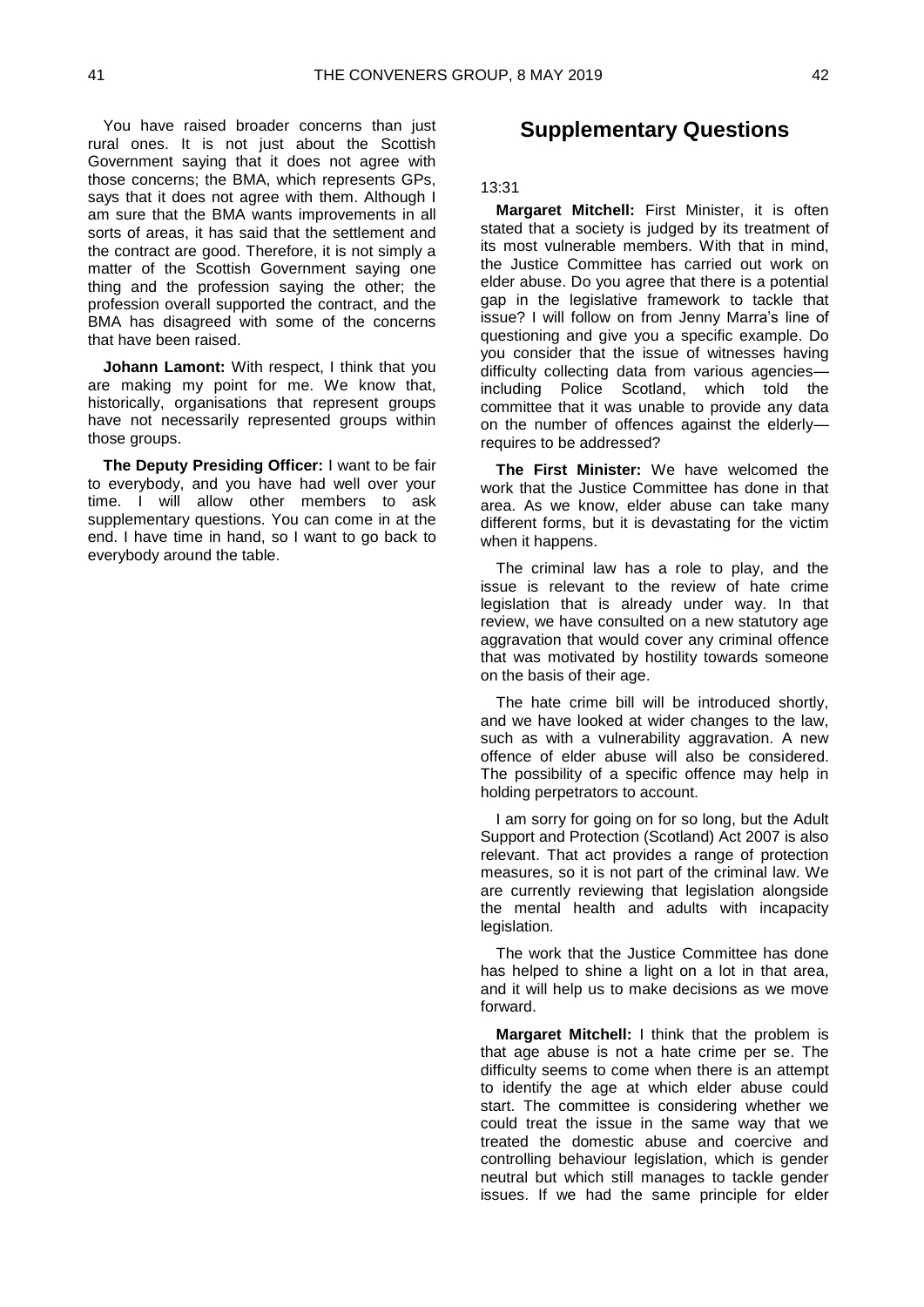abuse, we could still have the offence of controlling or coercive behaviour in which age is a factor, and the lack of a definitive age at which elder abuse starts would not stop the legislation going through.

**The First Minister:** The hate crime consultation might already have taken account of some of that evidence, but if it has not, I am happy to look at that. My immediate response is that, as the committee has already set out, there will be a number of complexities in how such an approach would work in practice, but that is not to say that we should not look at taking it. I do not want to go much further than that today without giving the issue greater consideration, but I am happy to get the Cabinet Secretary for Justice to look at it and come back to the committee on it.

**Margaret Mitchell:** I would appreciate it if you could come back to the committee on that vexing issue.

**Lewis Macdonald:** I will come back to the funding issues and transparency. The First Minister talked about brokerage as reflecting Government support for health boards and delivering patient care but it clearly raises a question about the transparency of funding across the board. We can see that brokerage and one-off payments affect the distribution of funding. Over the years, the First Minister has answered many questions on the application of NRAC—the NHS Scotland resource allocation funding formula. In the past, everyone agreed that it was a transparent measure—whether boards received more or less than NRAC suggested that they should. Does it remain transparent when the additional funding streams come into play? A new aspect is that, where there is funding to integration authorities, which has a social care element, the local government funding formula is taken into account. That seems to mix the methods of providing funding in that context. What are your thoughts on that?

**The First Minister:** First, I had hoped that my days of having to give detailed explanations of NRAC were behind me but, clearly, they are not. Integration is a perfect example; as we change how services are delivered, the traditional funding arrangements and transparency and scrutiny around them have to change and keep pace with that change. With integration, that is work in progress and it is important that we continue to make that progress. People would probably say that, in the past, there has not been perfect transparency around health service budgets but we have the same transparency for integration authorities as we do for looking at health budgets alone.

On the subject of brokerage, to some extent, you are right; it is outside of that normal arrangement. The new arrangements that Jeane Freeman has announced will help, because they will put it on to a much more formal footing. Different reasons will give rise to the need for brokerage, but if a health board ever found itself in a situation in which it needed that help, and, for reasons of NRAC compatibility, the Government decided not to give it, I suspect that most members would say that we should.

Those things will not necessarily ever be perfect. That comes from the kind of relationship that we have between Government and health boards in Scotland. However, through the different strands of work that we touched on earlier, the information that has now been provided to your committee, the medium-term financial framework and the arrangements around three-year budgeting and flexibility for health boards, we need to continue to make them as transparent and open to scrutiny as possible. We will continue to do that.

**Bruce Crawford:** First Minister, my committee has also been undertaking some work on earnings and pay policy. One of the factors that is coming through in evidence is that, over the past couple of years in particular, earnings growth in Scotland has not kept pace with growth in the rest of the UK. Two main factors are the downturn in the oil industry and the London effect, which exacerbates the position. Given the correlation between earnings and growth and the requirement in the fiscal framework for growth in Scotland and the UK to be at least equal—if it is not, we either lose out or gain—what more can the Scottish Government do to encourage earnings growth as well as general growth in the economy?

To make that even more complicated, does your declaration of a climate emergency provide the opportunity to consider how we go about business in Scotland to help drive growth levels for the future and therefore ensure that the Scottish budget is protected under the fiscal framework?

That is a big question.

**The Deputy Presiding Officer:** It was. I got lost, although I am sure that the First Minister did not.

**The First Minister:** It is an important question. I thought that NRAC was difficult to explain, but you have just given me a greater challenge, Mr Crawford, which is to try to explain the operation of the fiscal framework. I will spare you that—you can probably explain it as well as I can.

You are right about the factors that drive the fiscal framework and therefore the block grant adjustment every year. We pay close attention to all that data and evidence. You alluded to the fact that, often, considering Scotland versus UK comparisons reveals a more complex picture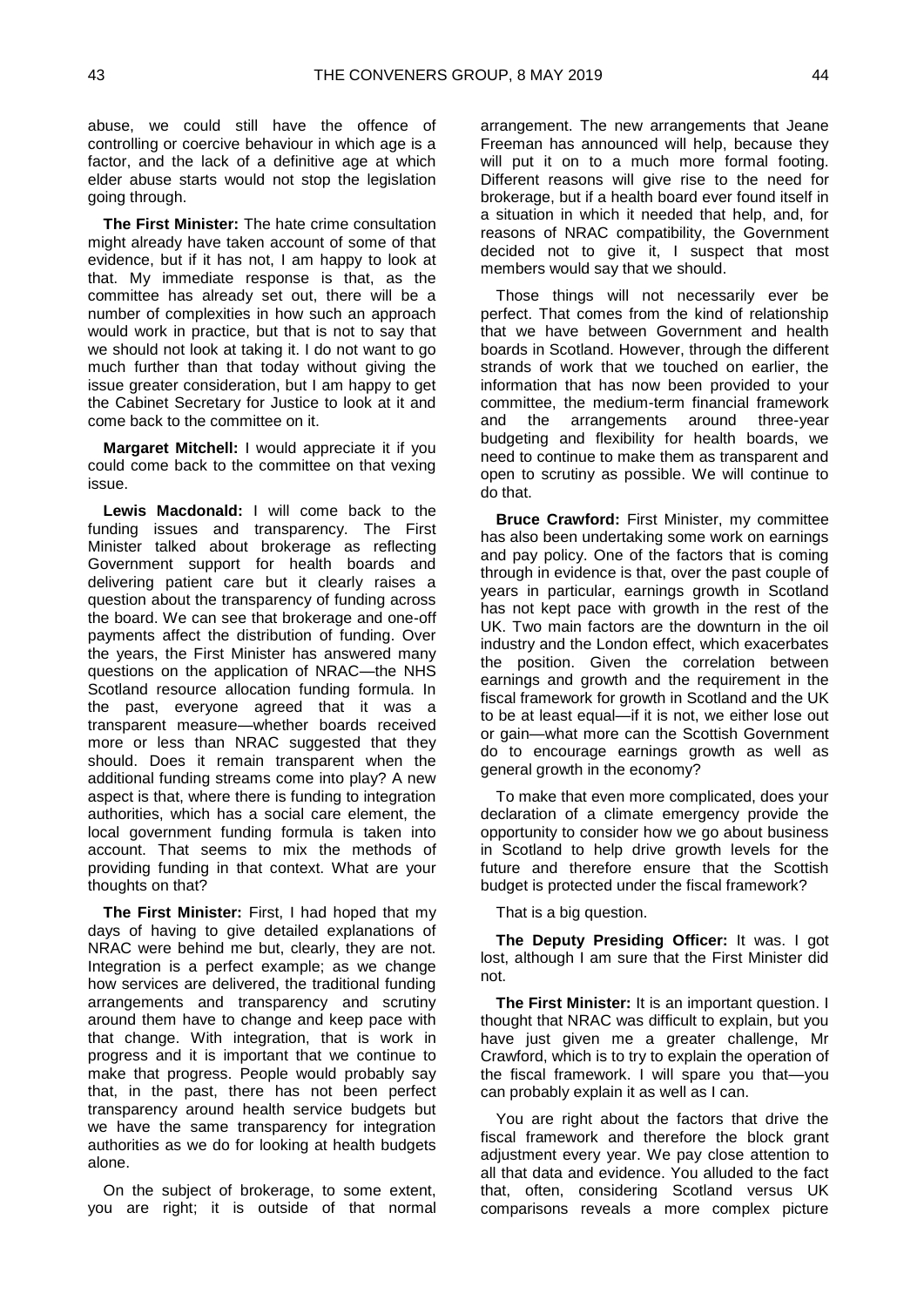underneath, because London and the south-east often skew the picture for the whole of the UK.

On earnings, we are seeing lots of much more positive data as we come out of the impact of the oil price crash. On economic growth, this morning's data on productivity in Scotland is positive when compared with the figures for the UK, as well as being positive in its own right. All of that feeds into the data on earnings. We put a lot of emphasis on the living wage campaign and trying to use the levers at our disposal to lift up those on low pay, because that helps as well.

First and foremost, earnings levels are important because of their impact on individuals and families, but how all of that plays into the increasingly complex way in which the Parliament is funded is very important as well. We are keen to continue to work with your committee to try to understand those drivers and ensure that we are doing everything that we can to influence the situation.

**Bob Doris:** The Social Security Committee has recently finished taking evidence on how the social security system at Scottish, UK and local authority level can best support those in housing need. We have still to undertake our deliberations on that, but one interesting thing that emerged related to a suggestion of the homelessness and rough sleeping action group in relation to housing the homeless in temporary accommodation. The group suggested that the money in the system is perhaps not used as meaningfully as it could be and that if housing benefit moneys in that area were put into an overall pot of cash, we could do something really meaningful on the issue.

The committee has still to take a view on that, but I thought that this was an appropriate forum in which to raise the issue because it is a concern for not only the Social Security Committee. We have Bruce Crawford here, and there is a concern for the Finance and Constitution Committee about the prudent use of public funds. We have the Local Government and Communities Committee convener here, and there are key issues for that committee. The matter is also relevant to the Health and Sport Committee and the Education and Skills Committee, whose conveners are here, too. Given the outcomes across all the indicators, there is a need for cross-party and crosscommittee working if we are to reform the area. My interest is of course the best use of social security moneys to protect vulnerable people and get better outcomes.

Can you give us any information on that, First Minister? More importantly, can you give a commitment that you will seek to work across parties and committees on the devolution of those housing benefit moneys or an agreement with the UK Government on how those moneys could be

used more imaginatively to support people in need?

**The First Minister:** We will provide whatever information we can to inform your deliberations on that, if you tell us what would be helpful. On the point about devolution or agreement, I would prefer devolution. It would be much easier to be innovative and flexible if we had control, but we would also try to reach agreement if we thought that that was necessary.

More generally, I am absolutely certain that the totality of the public resource that is used to tackle homelessness and support people in housing right now could be used better if it was used more coherently. The work of the homelessness and rough sleeping action group is hugely important in driving some of our policy change, such as some of the work that we are doing on the housing first approach.

However, as with any area of policy, the more preventative that you can make the spend, the more impact it will have. Particularly around homelessness—although the issue is not unique to that area—too much of the money is spent reactively rather than proactively and preventatively.

You make the point that that is not something that any one Government department—or, given our current constitutional arrangement, any one Government—can solve on its own. We must look at the issue across the piece. Following on from the work of the task force, we are keen to do that.

#### 13:45

**Jenny Marra:** Another issue that cuts across the public sector and which the Public Audit and Post-legislative Scrutiny Committee is concerned about is that of severance pay. Recently, we have seen huge golden handshakes in the Scottish Police Authority and big pay-outs in health boards. Those sums often reward failure, at the taxpayers' expense.

Derek Mackay has promised to send the Public Audit and Post-legislative Scrutiny Committee the Scottish Government's new policy on severance pay in the public sector, and we patiently await that. Today, however, I would like to ask you what principles you would like to underpin such a policy at Government level. Will you be looking for a cap on severance pay? Do you think that it is acceptable that taxpayers' money is spent on huge golden handshakes that, often, reward failure?

**The First Minister:** I encourage you to be a little bit more patient on the policy. Decisions on that are in the final phase, so I hope that that will be shared with your committee soon. Some of the